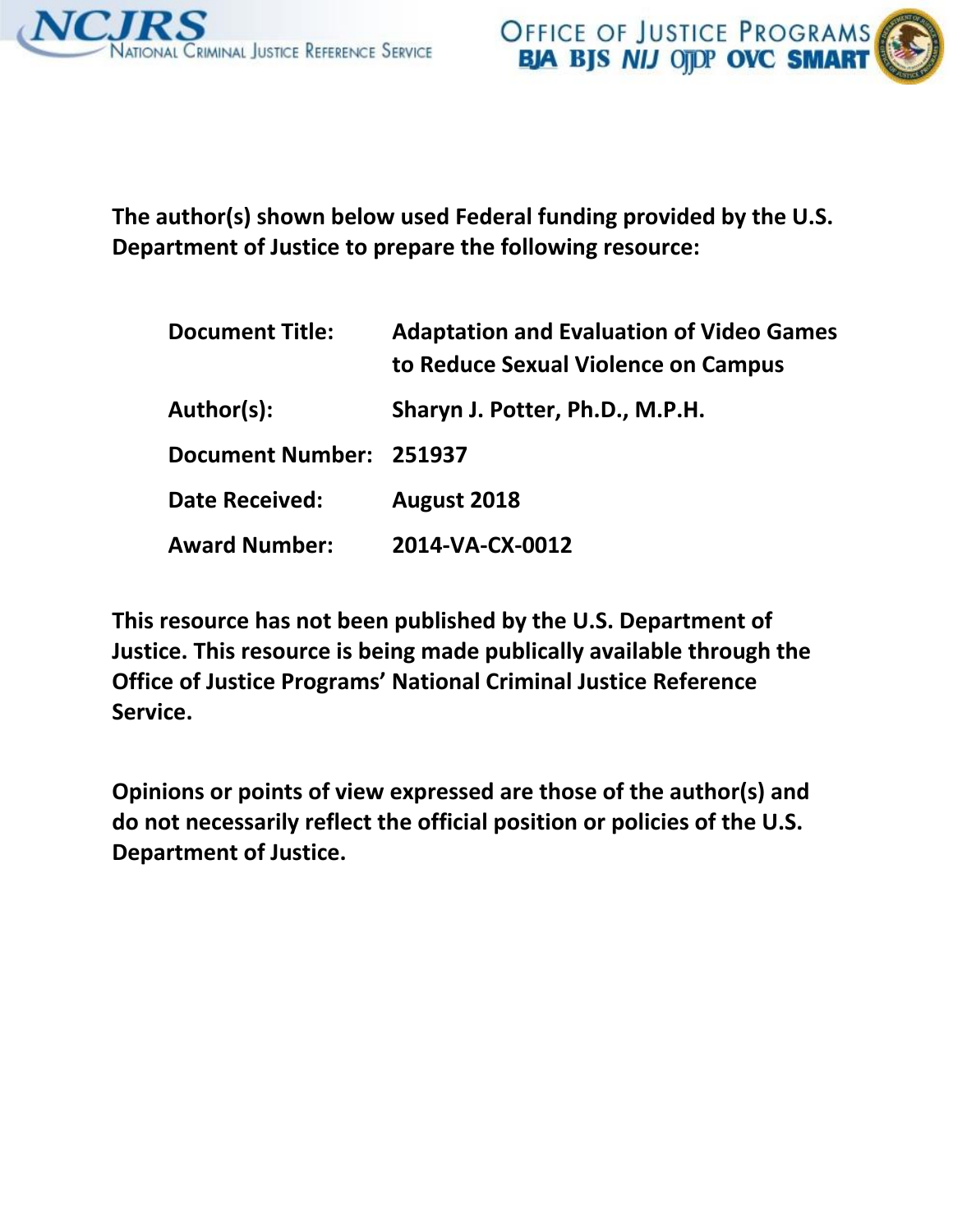Final Report:

Adaptation and Evaluation of Video Games to Reduce Sexual Violence on Campus

Grant # 2014-VA-CX-0012

Principal Investigator: Sharyn J. Potter

Inquiries should be directed to:

Sharyn J. Potter, PhD, MPH Professor, Department of Sociology Executive Director of Research, Prevention Innovations Research Center University of New Hampshire

> [Sharyn.Potter@unh.edu](mailto:Sharyn.Potter@unh.edu) 603-862-3630

> > July 23, 2018

This study was funded by the National Institute of Justice, Award No. 2014-VA-CX-0012. The opinions, findings, conclusions, and recommendations expressed in this document are those of the authors and do not necessarily reflect those of the Department of Justice. We would like to thank the student participants who gave their time during the game testing sessions and the law enforcement and victim services professionals who provided their insights for this study.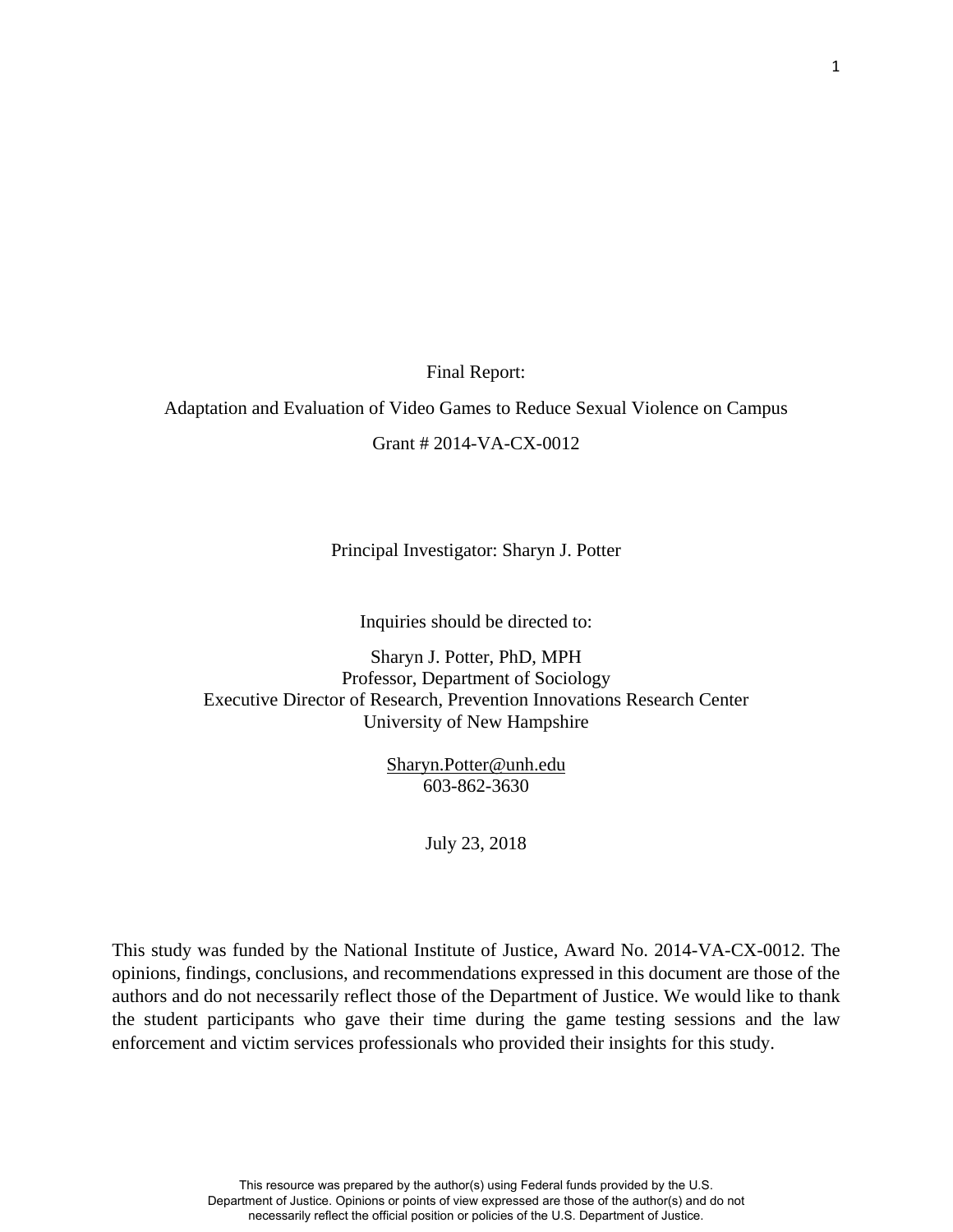## **Abstract**

During the fall of 2014, Prevention Innovations Research Center Directors, Sharyn Potter and Jane Stapleton, were awarded funding from the National Institute of Justice to develop a video game that could teach college students how to identify and intervene in situations where sexual violence is occurring or has the potential to occur. Over the course of 11 months, and with the help of undergraduate students from a variety of majors, two video games were conceptualized: (1) an adventure game and (2) a multiplayer trivia game to act as a precursor to the adventure game. Prototypes for the two games were then designed and tested between Fall 2015 and Fall 2017. During this period, approximately 738 undergraduate participants were involved in various aspects of the game testing, including providing focus group feedback and participating in a pilot study consisting of a pretest, posttest, and follow-up survey. Student input was invaluable to the success of the game prototypes. With participants' help, we concluded that gameplay shows promise as an effective way to introduce the concept of bystander intervention and increase bystander attitudes and efficacy in situations of sexual and relationship violence and stalking for first-year college students.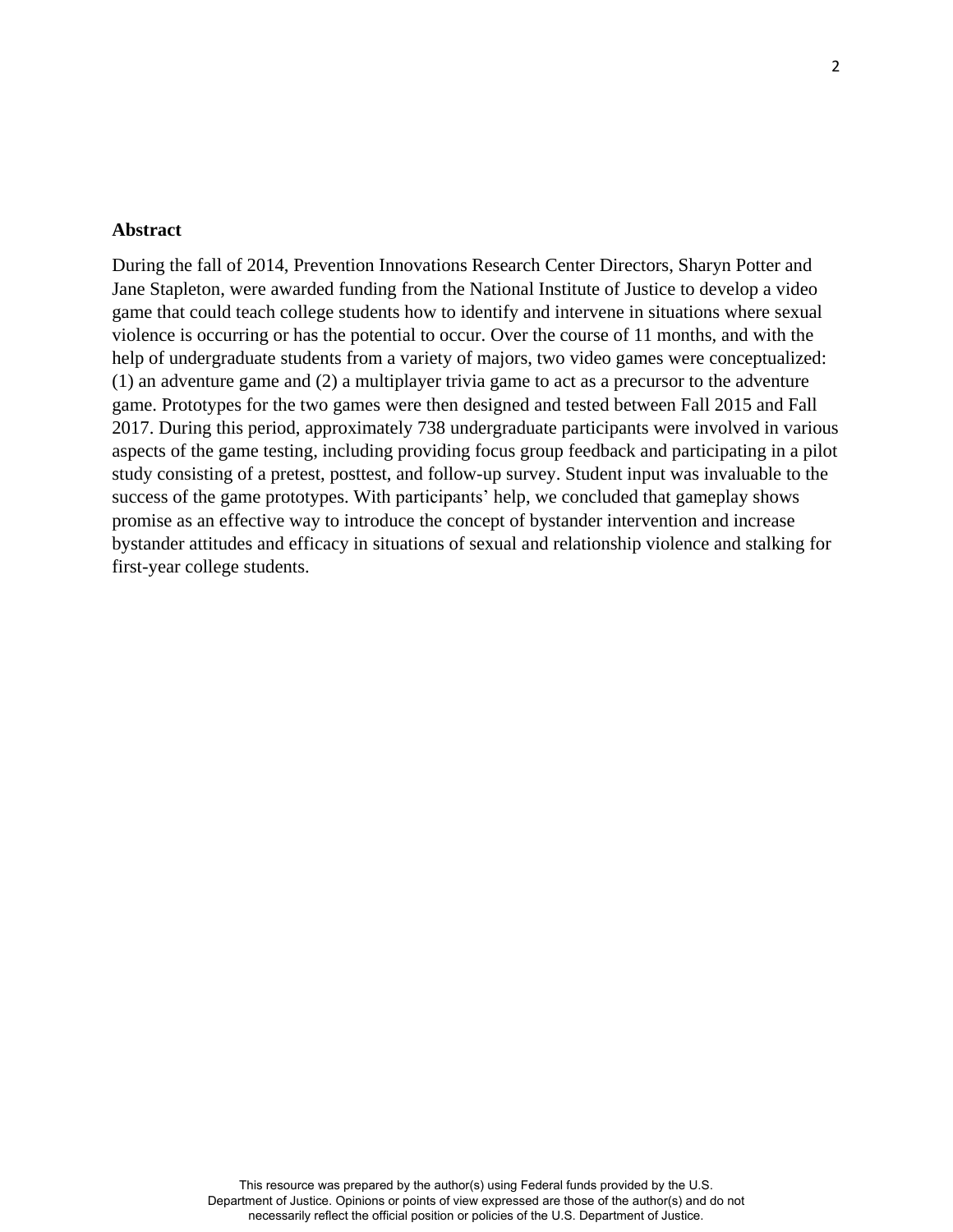# **Purpose of the Project**

Sexual assault is the most common violent crime committed on college campuses today.<sup>1</sup> One in five women have experienced a completed or attempted sexual assault as an undergraduate. 2 In one study, 28% of first-year college women experienced unwanted sexual contact and 7% experienced sexual assault or attempted sexual assault in the first semester of their first year of college, while 7% of college men reported an attempted or completed assault during their college experience.<sup>3</sup> Growing evidence suggests the effectiveness of using online tools and video games for public health intervention and education. 4–7 Because of the positive impact of these digital strategies, we saw a need to bring this research to sexual violence prevention, where there has been limited use of digital applications. The purpose of this project was to design and evaluate the pedagogical effectiveness and cost effectiveness of a video game to reduce sexual and relationship violence. It was hypothesized that the video game could enhance the self-confidence of male and female late adolescents (ages 18-24) to practice safe, appropriate, and effective approaches for intervening in situations where sexual and/or relationship violence (including stalking) is occurring, has the potential to occur, or recently occurred.

## **Project Participants**

This project took place in four distinct phases. During Phase I, two game prototypes were designed through an ongoing collaboration between a workgroup of nine students at a midsized public university in New England (the project's home institution) and video game developers in a lab located at a nearby private college. Student workgroup members varied in ethnicity, gender, and fields of study and were recruited via campus flyers that advertised a paid,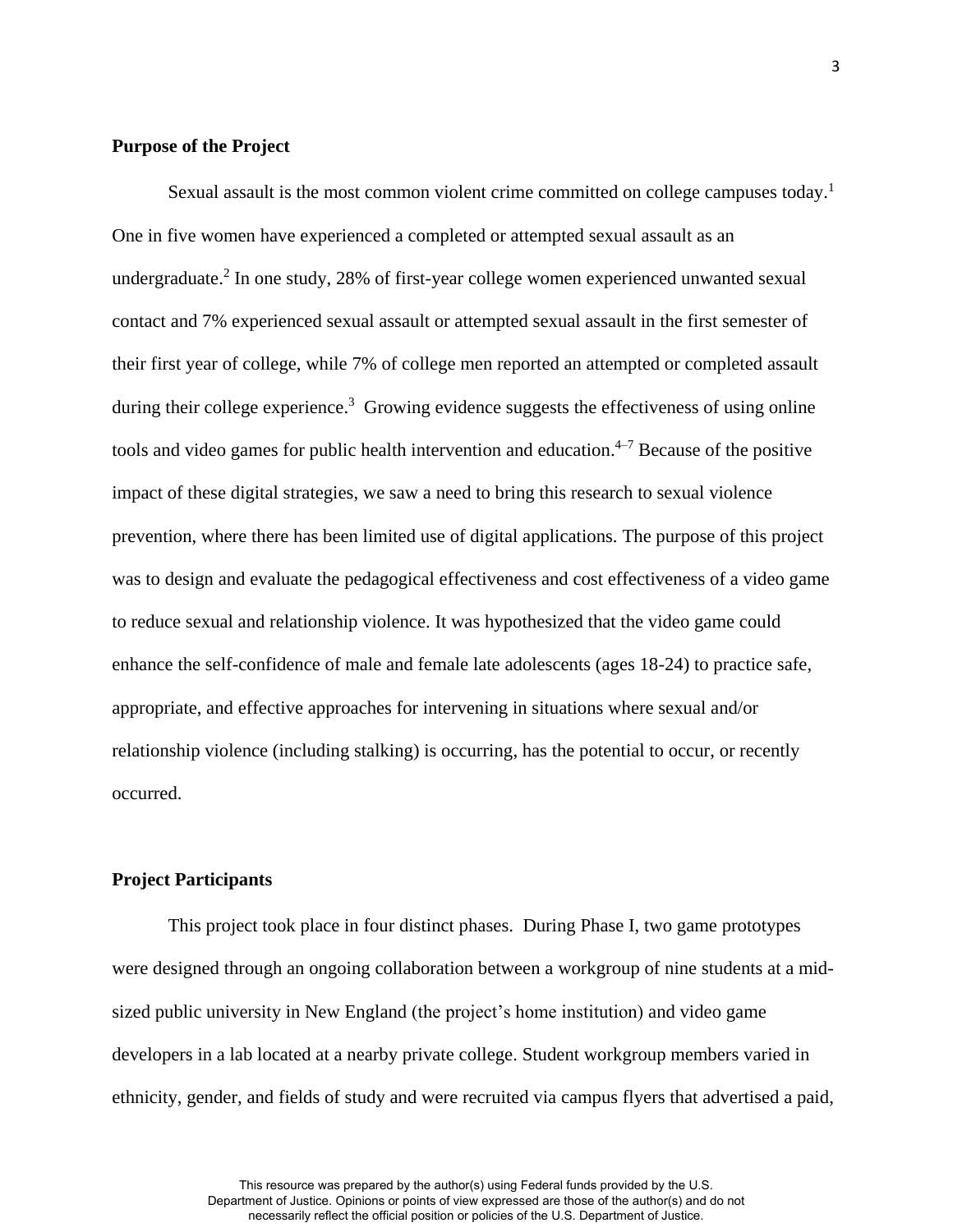yearlong opportunity to participate in a project to create a socially impactful video game. Following the creation of the trivia game prototype, it was evaluated via four focus group sessions with students who were unfamiliar with the project and attended a public university in New England that is much smaller than the project's home institution. These vetting sessions had an average of 6 participants in each session.

During Phase II, we conducted a total of 13 focus groups with 120 students (approximately 9 students per group) at the project's home institution, a mid-sized, public university in New England. We administered the first five focus groups to assess students' reactions to the trivia game prototype, and the remaining eight focus groups were administered to evaluate and improve the adventure game prototype. Participants were recruited via flyers posted throughout campus and a \$15 gift card for a choice of several national retail companies was offered as a participation incentive. Only students who were unaffiliated with the project and the initial workgroup were eligible to participate in the focus groups.

During Phase III (fall 2016), 305 first-year students at the project's home institution participated in 20 game testing sessions (approximately 15 people per session) in a pilot study to test both prototypes. All participants were at least 18 years of age, with 91% of participants being 18 years of age and 9% between 19 and 21 years old. Fifty percent of participants identified as female, 49% identified as male, and 1% identified as a non-binary gender. Most participants identified as white (89%), and 6.4% identified as Hispanic. Ninety-seven percent of students lived on campus. Students who participated in focus groups during Phase II and those who were members of the student workgroup in Phase I were ineligible to participate in the testing sessions as these sessions were only open to incoming first year students at the institution.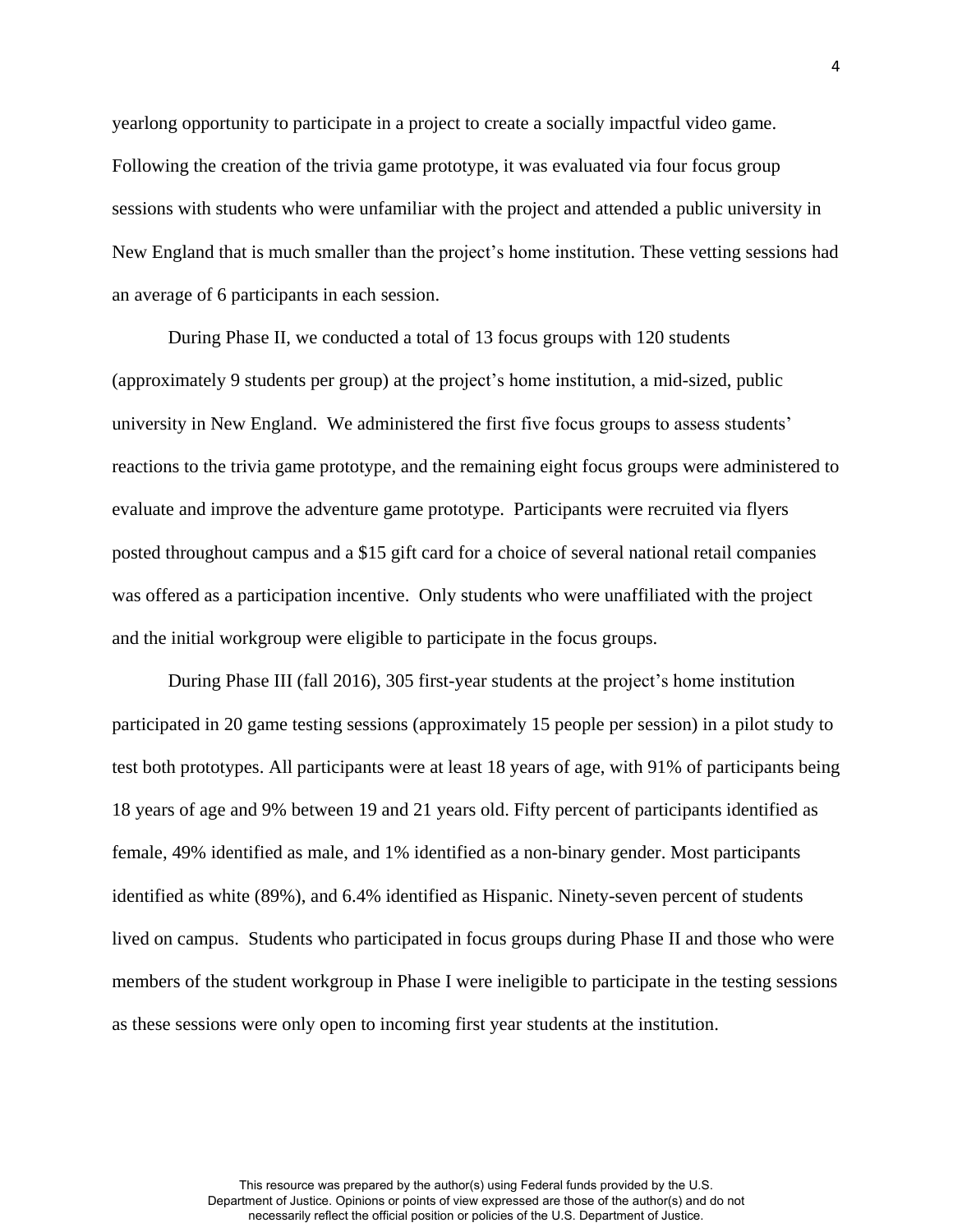During Phase IV (fall 2017), we tested revised versions of the game prototypes at both a public and a private institution in New England. The public university was the project's home institution, while the private college was the home of the video game development lab with which we collaborated. Fourteen pilot study testing sessions were administered with 215 students at the public university, with an average of 13 participants per session. All public university participants lived on campus and were at least 18 years of age, with approximately 80% of participants being 18 years old. Approximately 49% of participants identified as female, 51% identified as male, and less than 1% of participants identified as a non-binary gender. Four pilot study sessions were administered with 88 students at the private institution, with an average of 22 participants per session. All private college participants were at least 18 years of age, with the vast majority being between 18 and 19 years old  $(59.1\% = 18)$  years old; 31.8% = 19 years old;  $9.1\% = 20$  years old or older). Approximately 44% of participants identified as female, 52% identified as male, and 3% identified as a non-binary gender. Eighty-five percent of participants lived on campus. All participants at both institutions agreed to be re-contacted at a later date. Upon re-contact via email, 68% of participants completed a follow-up survey. Any student who participated in previous phases of this project was ineligible to participate in Phase IV testing sessions.

#### **Project Design, Methods, and Analyses**

Research team members sought and obtained approval from the Institutional Review Board (IRB) for the Protection of Human Subjects in Research at the study's home institution and the NIJ for every study phase prior to its launch, to ensure that the study was in compliance with the protection of human subjects.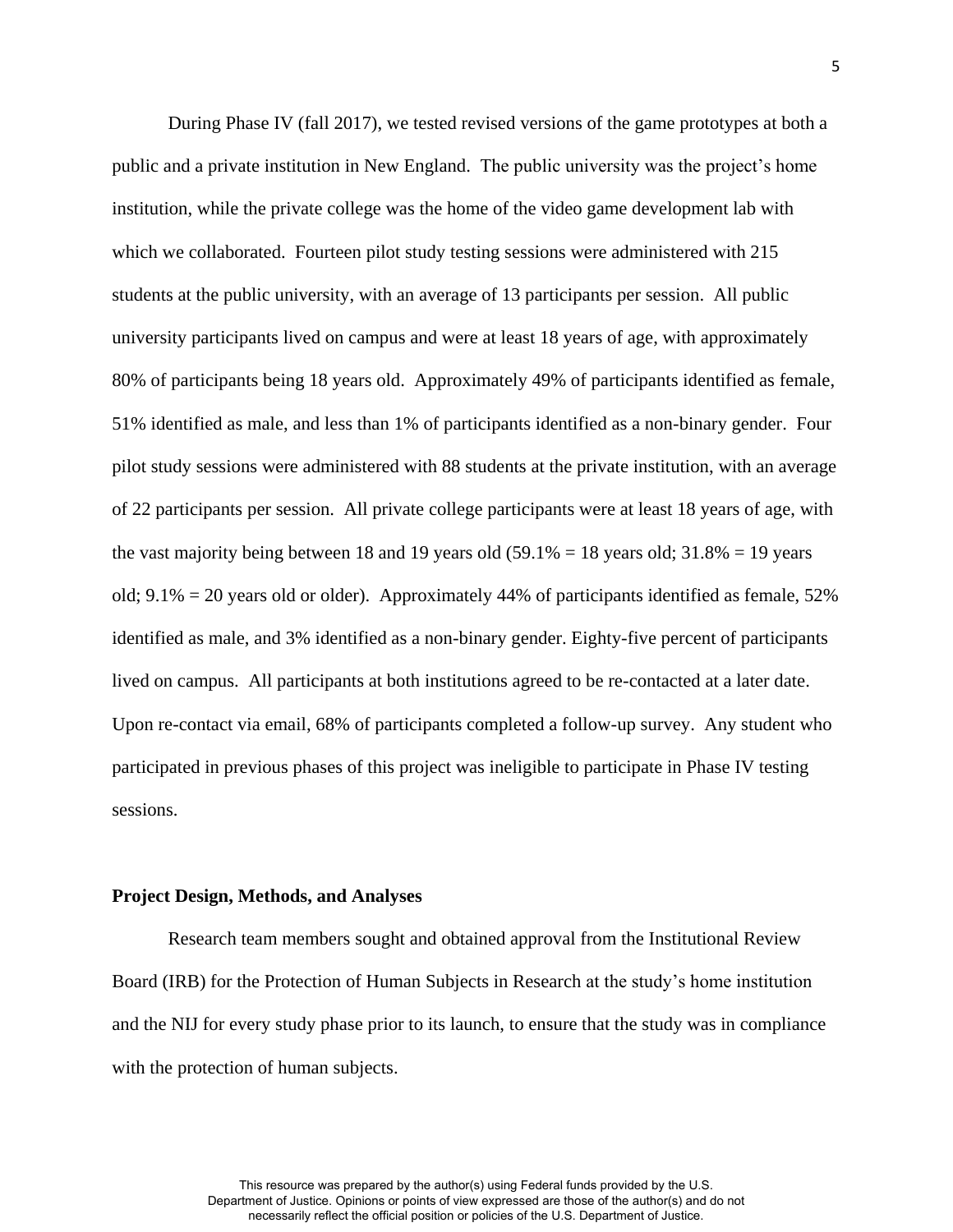## **Phase I: Development and Initial Testing of Prototypes (February 2015-January 2016)**

From February 2015 to January 2016, a workgroup of nine students at a mid-sized public university in New England were hired to participate in 90-minute bi-weekly meetings so that we could learn about their video game usage, the type of games they would want to play, when they prefer to play, and how they felt games might be used for teaching undergraduate students to intervene when they see sexual and relationship violence and stalking. The workgroup participants submitted and discussed their ideas, resulting in the decision to make two video games: (1) an adventure game and (2) a multiplayer trivia game to act as a precursor to the adventure game. Discussion sessions essentially consisted of brainstorming sessions, with students presenting their original ideas for the games or aspects of the games, followed by a discussion of whether the idea was true to college life, would engage college students, would be too obvious in its agenda, needed rewording, etc. Ideas were then revised as a group, with input from developers regarding what was feasible from a programming standpoint. At each build stage of the prototypes, the content of the games was again reviewed, discussed in a similar manner, and then further refined via workgroup consensus.

Throughout this period, game developers and researchers at a private college in New England collaborated with us once a month to create the trivia game prototype and solidify ideas and strategies for the adventure game prototype. Subsequent focus group sessions at a nearby small public university provided incredible insight into participant recruitment strategies that were used during later phases of the project. The overall feedback that we received on the trivia game prototype as the result of the focus groups was positive, and we were able to collect useful information on how players "learned" how to play a game and what features made a player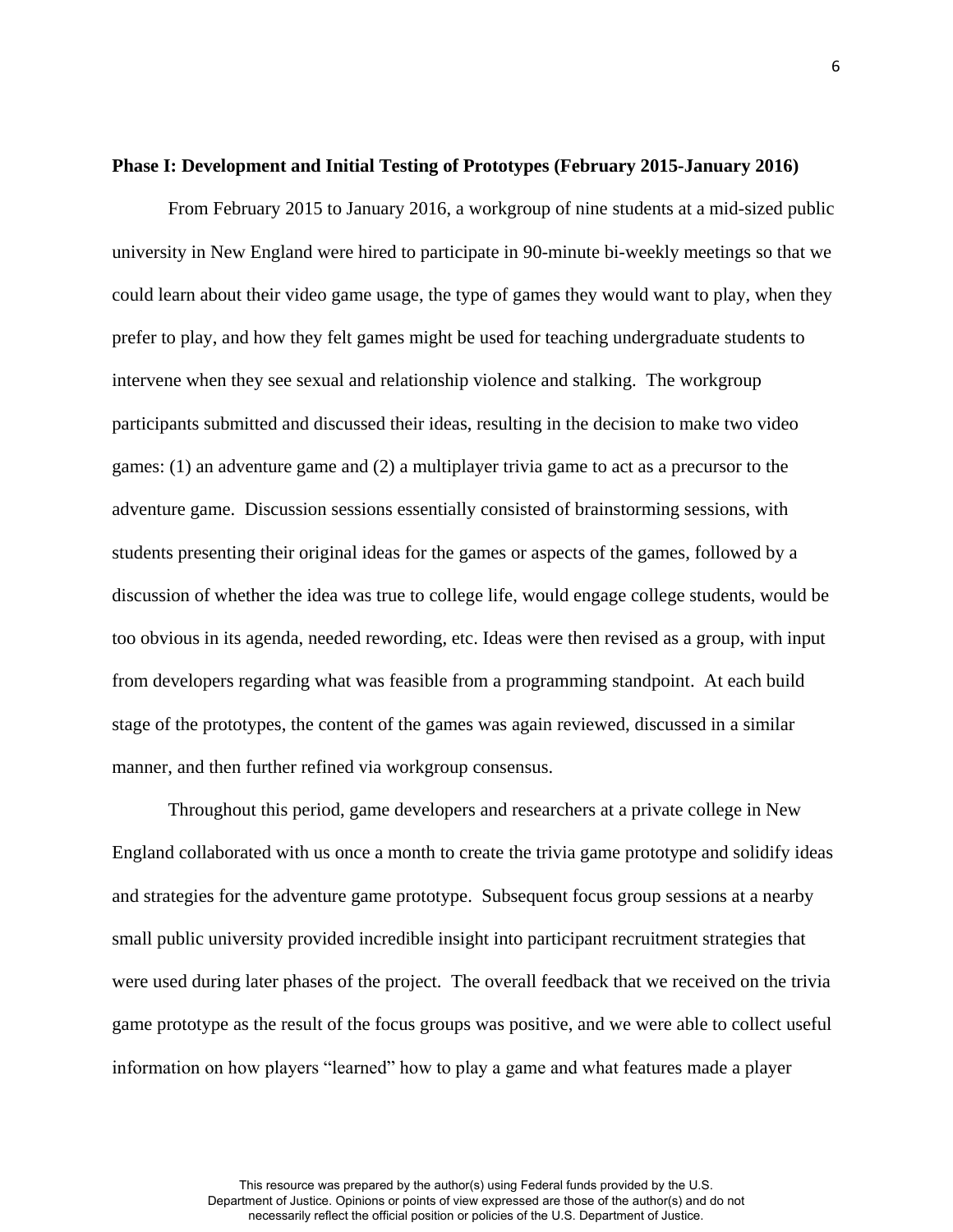invest their time in the game. These features included ease of understanding the game objectives, player rewards (e.g., points, levels) and competitions between teams.

The trivia game was titled, "Mindflock" and was a multiplayer game incorporating both cooperation and competition. In the game, players sit in randomly assigned teams of two or three, answer trivia questions, and swap trivia categories to teammates who they believe may be more knowledgeable about a topic. Certain topics in the game could not be swapped, forcing individual players to try to answer the questions; such categories included sexual violence, relationship violence, and stalking. These questions were developed in a way to teach methods of bystander intervention, set social norms around positive bystander actions, and combat rape culture. At the end of each game round, the game was paused for a couple of minutes and teams in the room were ranked to encourage pride or "bragging rights" among winning team members. Participants in the workgroup believed that the trivia game could serve as a precursor to the adventure game, because it exposed players to information about sexual violence and associated methods for bystander intervention. Such information may be necessary prior to a role-playing game in which participants are put in situations to use those techniques. It also aimed to encourage a sense of pride in one's knowledge about these issues through the use of competition.

The adventure game was titled, "Ship Happens" and was comprised of three worlds, each with its own storyline. In the game, players act out the explorations and decisions of the main character Zayek, who is on a space adventure with his alien companion, Bathazar. On each of his visits to the three planets, he is tasked with an overarching mission (e.g., getting into a VIP section at a show) that requires him to interact with various lifeforms on the planet, collect and give necessary items, and intervene in certain situations along the way. Some of these situations involve themes of sexual violence. Care was taken to create fantasy-based problematic situations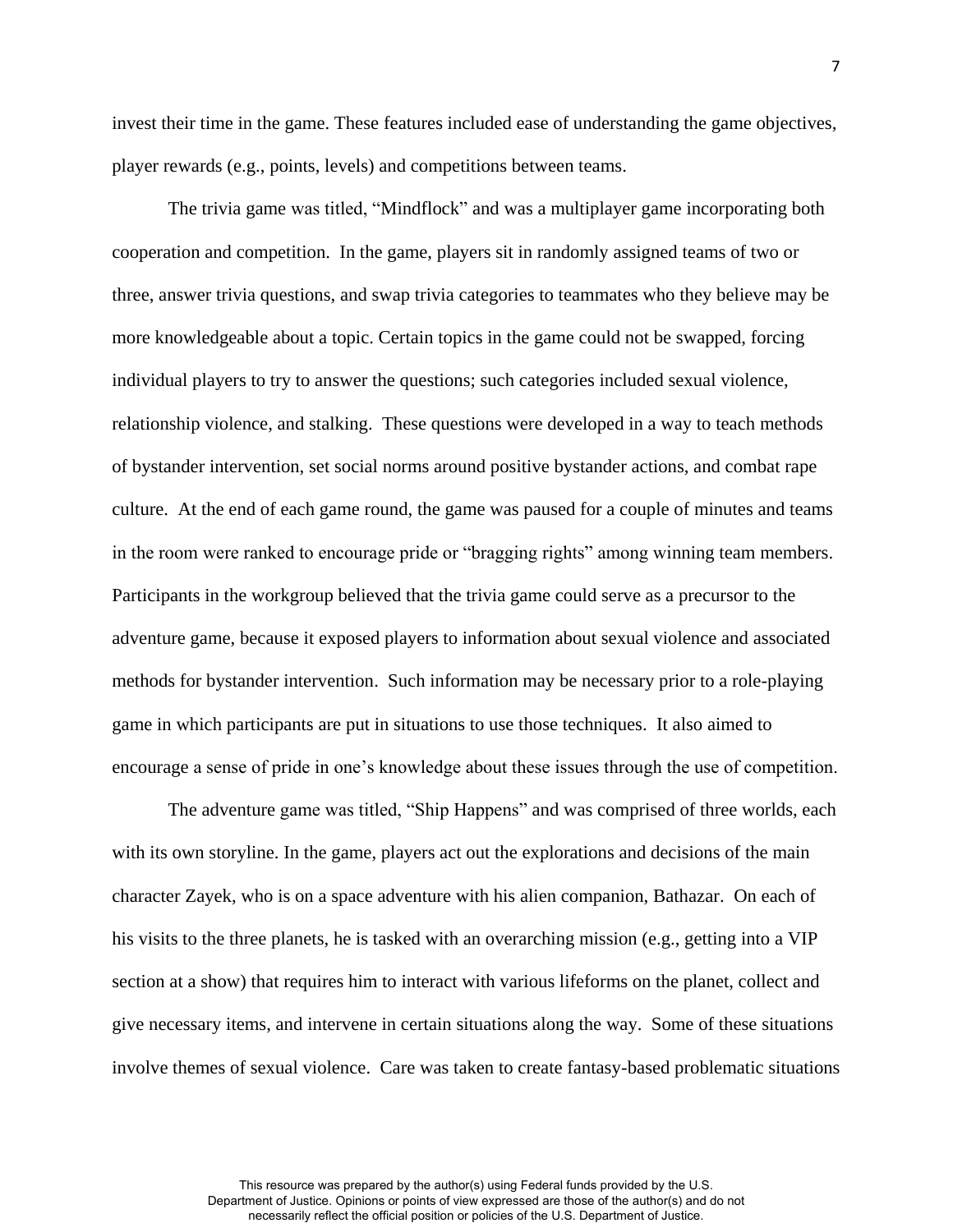that mirrored versions of scenarios that a typical college student may encounter in their real lives. In addition, as the result of workshopping sessions, changes were made throughout the build of the final prototype that included giving the main character intervention options and language that were less direct in nature. Less direct intervention methods were seen as potentially more realistic, low-risk, and more comfortable options for a majority of college students.

## **Phase II: Second Prototype Testing at a Public Institution (February- July 2016)**

From February to May, we administered a total of 13 focus groups with 120 students (approximately 9 students per group) at a mid-size public university in New England. The first five focus groups were administered in February and March to assess students' reactions to a revised version of the trivia game prototype. Participants enjoyed the game and provided feedback on ways to improve the player experience. They also provided insights into how we might successfully recruit first year students to a future pilot study. During this time, a prototype of the adventure game became ready for vetting. The final eight focus groups were administered beginning the last week of March to evaluate and improve the adventure game prototype. The day after each session, the principal investigator, the research assistant, and the game developer held a conference call to discuss technical issues that arose during the session and to create a list of changes that would need to be made for the focus group session the following week. This process continued through mid-May until the remaining eight focus groups were complete. The remainder of the summer was spent finalizing versions of the two video games based on the results of the focus groups and beginning development of a research plan to pilot test them.

#### **Phase III: First Pilot Testing at a Public Institution (August 2016-November 2016)**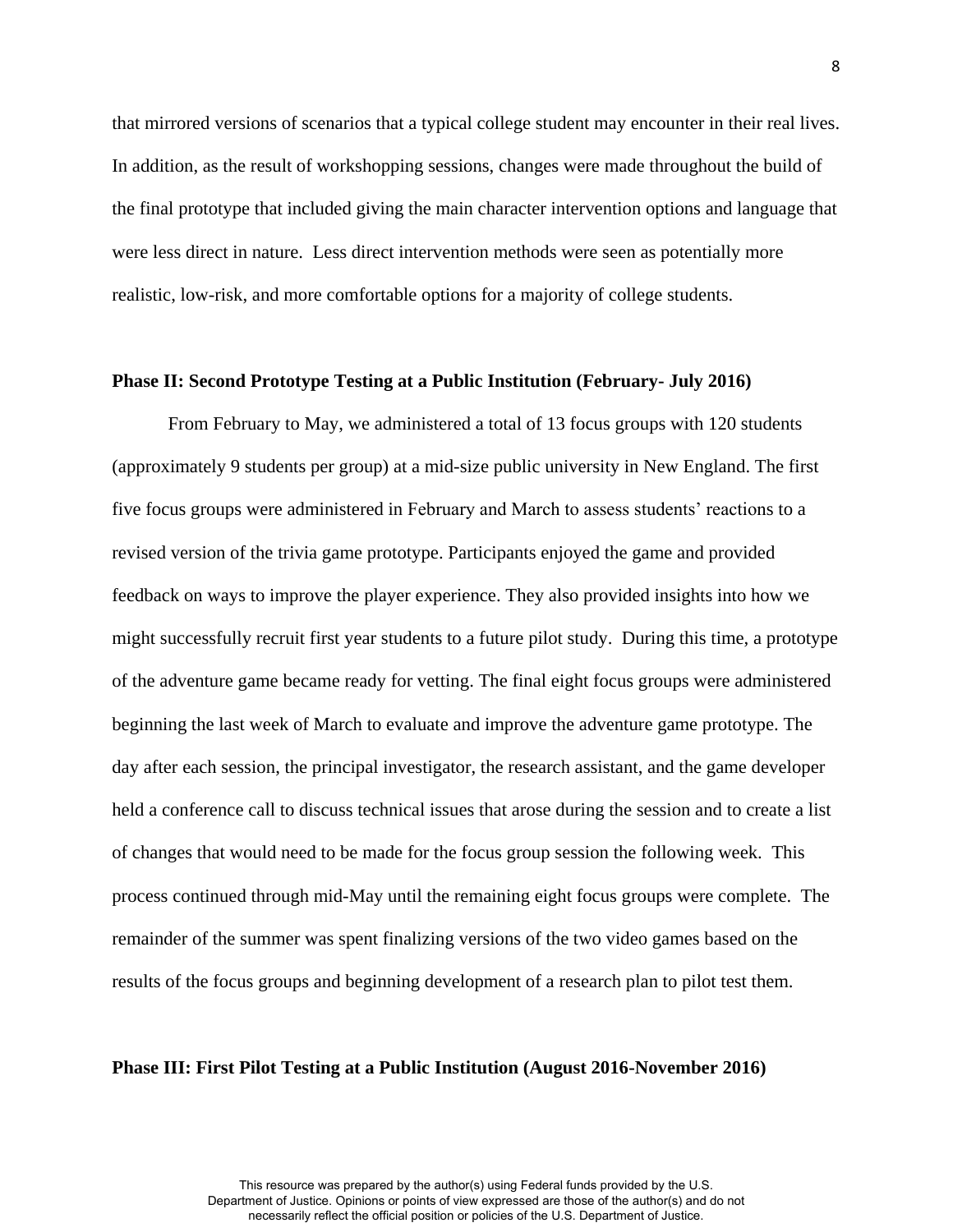# **A. Methods**

In early August 2016, we completed a research plan to pilot the games for incoming firstyear students at a mid-sized public institution in New England. We designed recruitment flyers and met with the residential life leadership team to strategize our recruitment, including determining the ideal times and locations for sessions, as well as the best ways to inform students of the opportunity to participate. We then posted flyers in the first-year residence halls and made a schedule of game testing sessions. From August  $29<sup>th</sup>$  to October 1<sup>st</sup>, we administered the pilot study in the first-year residence halls. Students who participated in the study were randomized into one of three intervention conditions and a control condition. Participants in condition one played the trivia game; participants in condition two played the adventure game; participants in condition three played the trivia game followed by the adventure game; and participants in condition four (the control condition) played a trivia game without sexual assault and bystander intervention content. While participation in condition three (where students played both games) took approximately 65-75 minutes, participation in all of the other conditions took approximately 45-50 minutes. Participants in all four conditions provided informed consent, completed a pretest prior to the intervention, completed a posttest immediately following the intervention, and were debriefed. The researchers offered participants snacks that included pizza, chips, and soft drinks (the food was not purchased with NIJ funds and signs were posted to notify participants) throughout the sessions and provided each participant with a \$10 gift card (Amazon or university-specific) at the end of the session, as an incentive for their participation. Participants who consented to provide their campus e-mail address were sent a follow-up survey four weeks later and were offered a \$20 gift card as an incentive to complete it. We completed our initial data collection on October  $1<sup>st</sup>$  and collected follow-up data through November  $6<sup>th</sup>$ .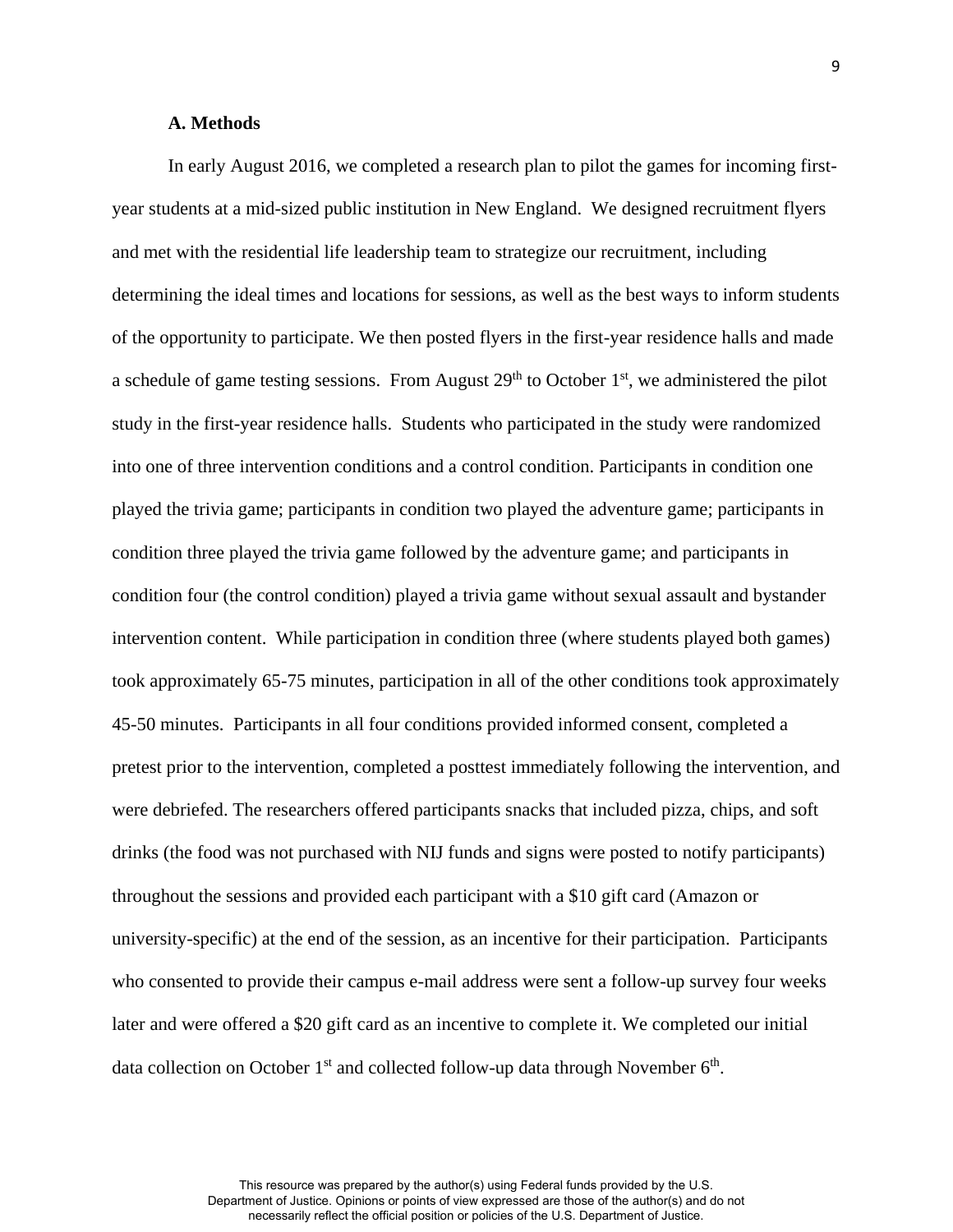# **B. Analyses**

The collected data was analyzed and informed any additional changes that were made to the games for Phase IV. The Bystander Attitude Composite Scale and the Bystander Efficacy Scale were used to measure change from pre- to post-test. The Bystander Attitude Composite Scale is a 16-item scale that indicates an individual's intent to help using bystander intervention.<sup>8</sup> The Bystander Efficacy Scale is an 18-item scale that measures participants' confidence in performing bystander interventions.<sup>9,10</sup> The findings, which are described below and are outlined in Tables 1 and 2, are from an article that was recently accepted for publication in the *Games for Health Journal and is now "in press".* 11

There were no significant differences between the bystander attitude and bystander efficacy pretest scores for male or female participants in all four conditions. Male participants' bystander attitudes significantly increased between the pretest  $(M = 3.9; p < .001)$  and follow-up survey  $(M = 4.2)$  in the adventure-only condition. Male participants in the other three conditions showed no significant changes in bystander attitude scores over time. Female participants' bystander attitudes also significantly increased between the pretest (M = 3.8; *p <* .05) and follow-up survey  $(M = 3.9)$ ; however, this was only true for those in the condition that played both games.Female participants in the other three conditions showed no significant changes in bystander attitude scores over time.

Similar to bystander attitude scores, male participants' bystander efficacy scores significantly increased between the pretest ( $M = 8.9$ ;  $p < .05$ ) and follow-up survey ( $M = 9.1$ ) in the adventure-only condition, but also between the pretest  $(M = 8.9; p < .01)$  and follow-up  $(M =$ 9.2) surveys in the trivia-only condition, indicating a sustained impact of both interventions. For female participants, bystander efficacy scores increased from the pretest (M = 9.1; *p <* .05) to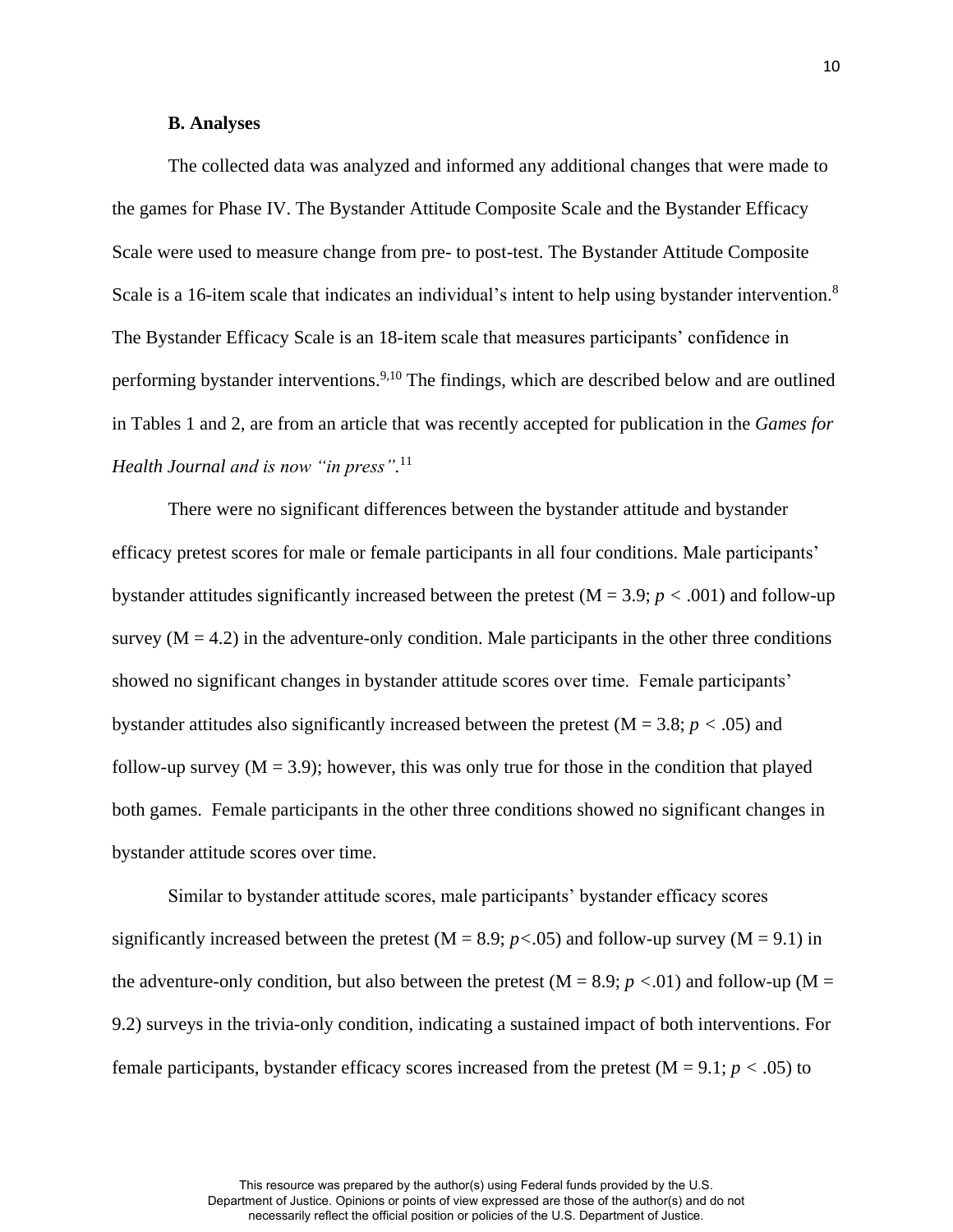posttest  $(M = 9.2)$  in the trivia-only condition. Unfortunately, female participants in the condition with both games significantly decreased in their bystander efficacy from the pretest  $(M = 9.0; p <$ .01) to follow-up ( $M = 8.1$ ). This finding is likely the result of a lengthy testing session that frustrated participants. Male participants' mean bystander efficacy scores in the condition with both games also decreased from pretest  $(M = 8.9)$  to follow-up  $(M = 8.1)$ , but this change did not reach a level of significance. Due to this finding, in the second pilot study (Phase IV), we removed the condition where participants played both games, resulting in only three conditions: trivia-only, adventure-only, and the control condition.

Following quantitative and qualitative analyses, the games were revised to provide a more user-friendly experience for the Phase IV testing. Questions were removed from the trivia game that students felt were boring or overly difficult, game rounds were made shorter to provide more fast-paced, competitive gameplay, and the adventure game gained additional interactive elements, allowing players to feel more in control of the story. An introductory video was also added to the adventure game to better frame the characters and storyline. Results also indicated that study participants were more likely to intervene if the intervention offered to the player was subtle. Therefore, portions of the adventure game were revised to include interventions that were less direct in their approach. For example, in one scene, the main character of the adventure game listens to a cashier talk about a boyfriend who refuses to stop calling her. In the Phase III iteration of the game, he has the option to hand her a RAINN flyer, mention the support line, and say that she should call them. In the Phase IV version of the game, this option was changed to simply handing her the RAINN flyer and asking her if she could recycle it for him. In the revised version, he is able to provide her with the same information in a way that might be more comfortable for both parties. Further, based on student feedback, game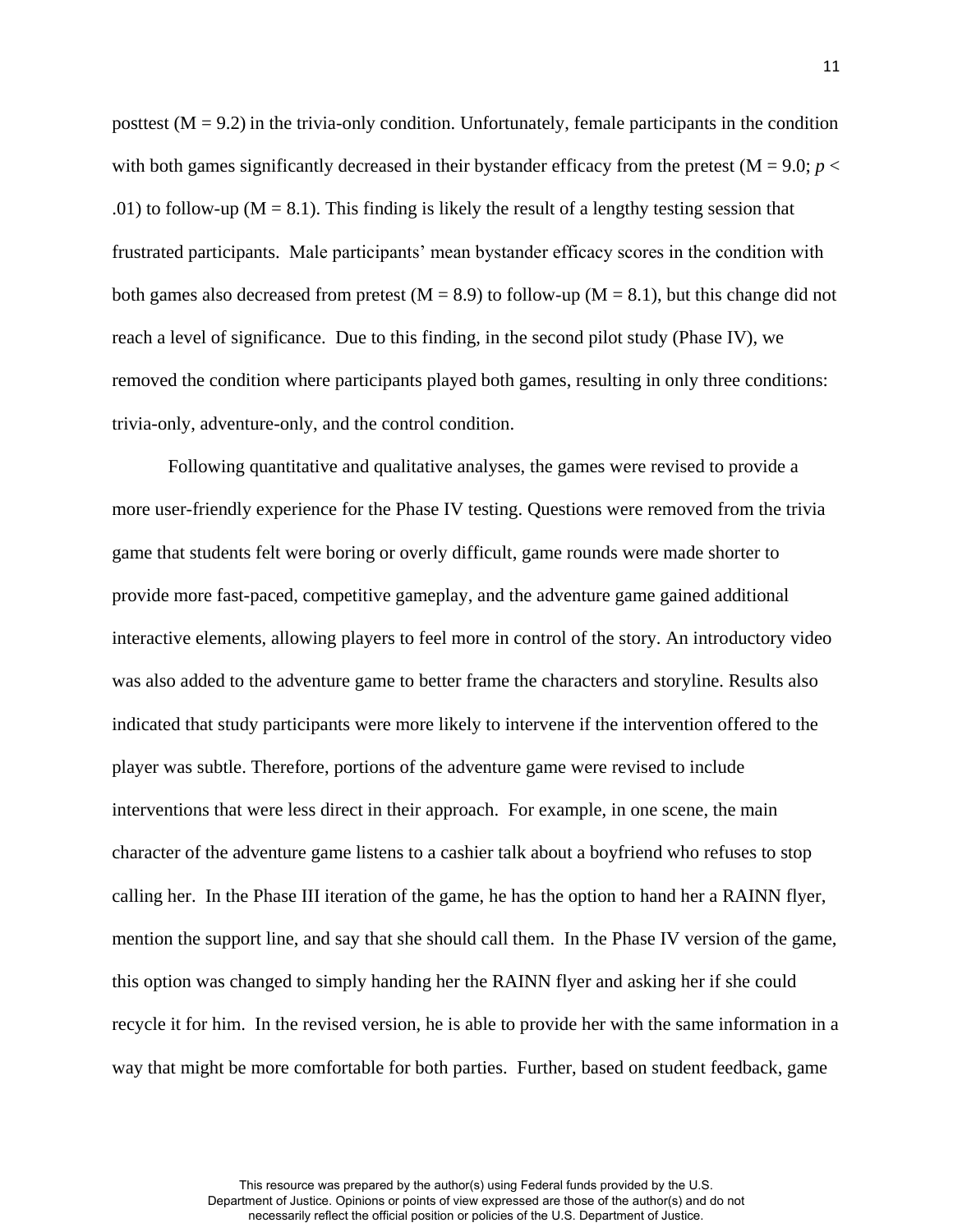testing sessions were also made shorter and games were tested separately. In other words, it was determined that the third condition, which included both the trivia and adventure games, should be removed for Phase IV.

# **Phase IV: Second Pilot Testing Phase at a Public and Private Institution (August 2017- December 2017)**

## **A. Methods**

In this phase, we piloted the revised games at a public and a private institution in New England. Fourteen pilot study sessions were administered with 215 students at the public university, with an average of 13 participants per session. Four pilot study sessions were run with 88 students at the private institution, with an average of 22 participants per session. Based on results from the first pilot study (Phase III), participants in this pilot test were randomly assigned to one of three conditions: trivia, adventure, and the control group.

Recruitment of first-year and second-year students aged 18 years or older at the private college began in August 2017. At the private institution, we recruited for the four sessions with the assistance of the college's Student Wellness Center staff who distributed recruitment emails and flyers to the residence hall directors and undergraduate advisors to give to students. Students signed up for the sessions online using Qualtrics. Interested participants were instructed to bring their laptop to the session and accessed games via a flash drive. The duration of each session was approximately one hour. After signing the consent form, students completed an online pretest, played one of the game prototypes, completed an online posttest, received a debriefing form, and were then given a \$10 Amazon gift card. Two volunteers from the study's home institution and a volunteer from the video game lab housed at the private institution attended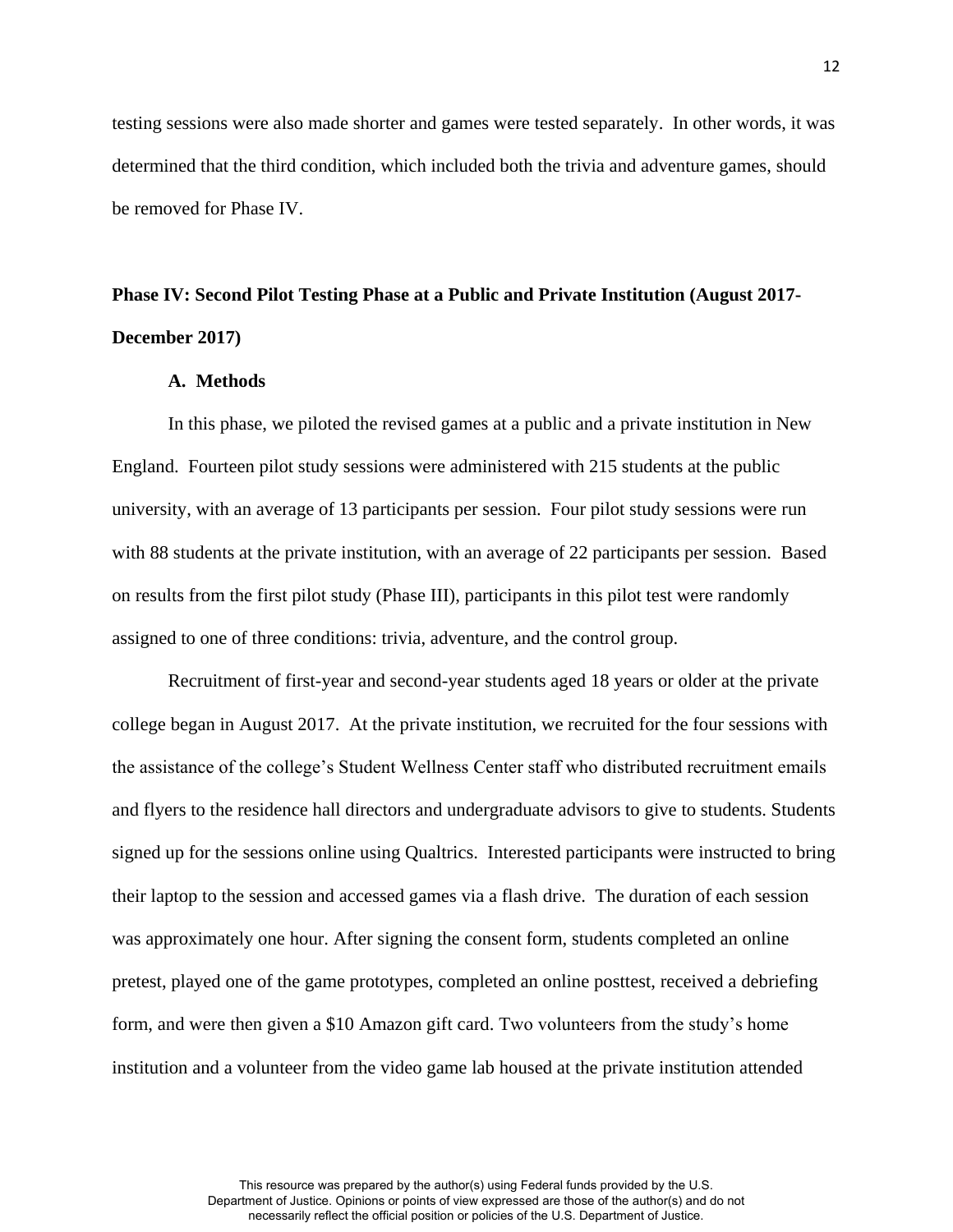each session. Participants who agreed to be re-contacted were emailed a link for a follow-up survey four weeks later (they were routed to a different survey link that it was not connected to their name or other identifying information, so that their anonymity was ensured). Participants were offered a \$20 Amazon gift card as an incentive to complete the follow-up. All participants agreed to be re-contacted and 68% completed the follow-up survey.

Following the sessions held at the private college, several organizations at the study's home institution (public university) were coordinated with to arrange additional testing sessions. Recruitment strategies included meeting with the Interfraternity Council on campus and establishing a contest for fraternities and sororities to recruit participants, as well as collaborating with a university organization designed to promote research experience for first-year business and economics students. Strategies resulted in varying levels of success. Following recruitment, testing sessions were administered at the public university using the same methodology as the private college. One exception was that students at the public university were offered a choice of incentives from either a \$10 Amazon gift card or a university-specific gift card.

# **B. Analyses**

In December, we began merging and coding the 2017 data. The collected data was later analyzed to examine changes in bystander attitudes and bystander efficacy scores over the three time points (i.e., pre-test, post-test, follow-up) for each condition (i.e., control, trivia, adventure). Any differences between participant gender were also examined. Mean composite scores for bystander attitudes and bystander efficacy are outlined in Table 3. Of note, the findings described below did not differ by school or when controlling for a participants' exposure to information on sexual violence or bystander intervention prior to entering college.

#### *Bystander Attitudes*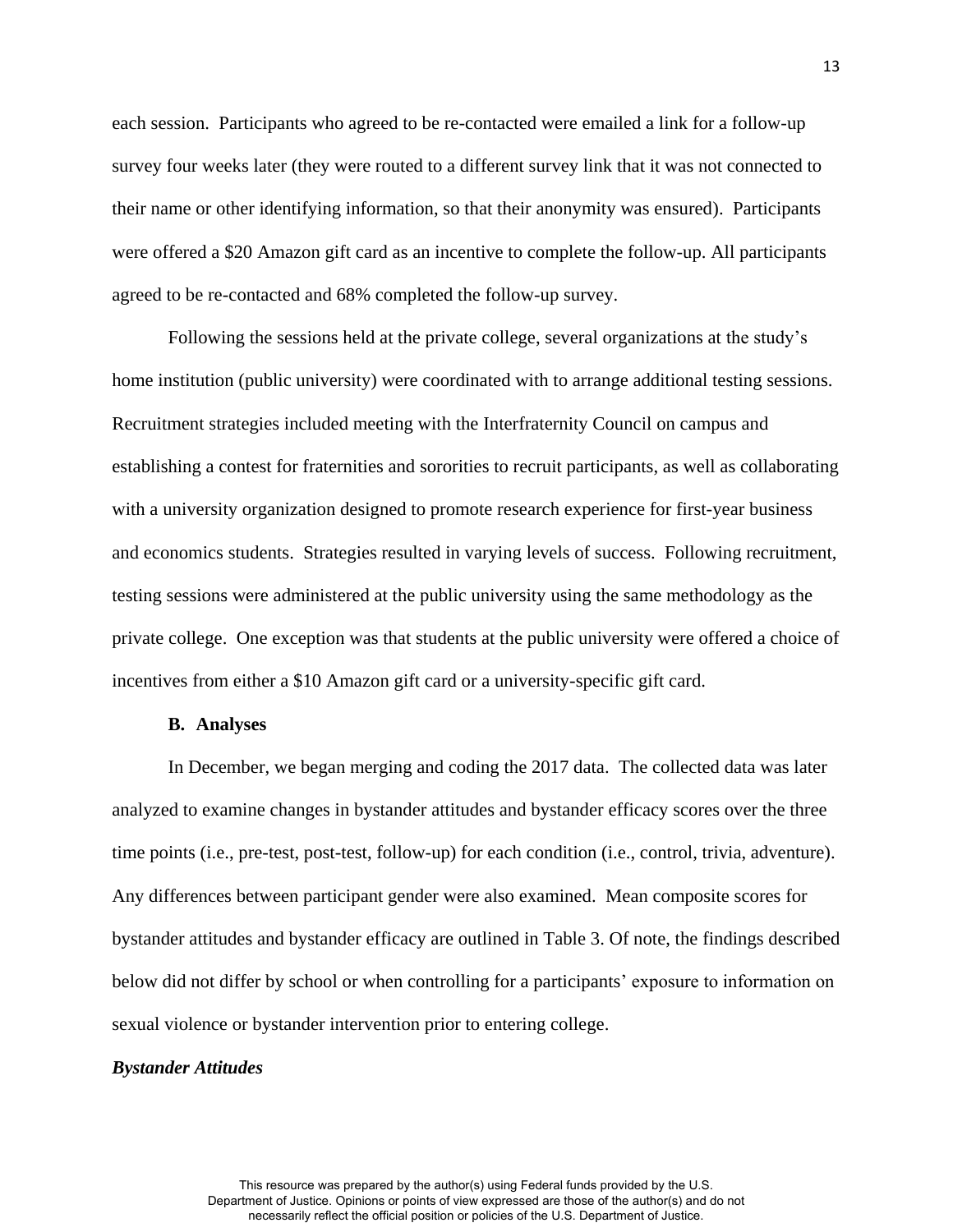Findings related to changes in bystander attitude scores are presented in Table 4. While there was no significant interaction effect between condition and time on bystander attitude scores, planned comparisons of changes in mean scores over time by condition were run. In the control and trivia conditions, bystander attitude means were almost identically significantly higher ( $p < .05$ ) at post-test (control = 4.19; trivia = 4.19) than they were at pre-test (control = 4.09; trivia = 4.09). While there were no significant differences between post-test and follow-up  $(control = 4.20; trivial = 4.18)$  in either condition, there were also no significant differences between pre-test and follow-up. Findings suggest that although changes in scores were partly sustained at follow-up, there was likely a great deal of individual variability in the maintenance of increased bystander attitudes over time in the control and trivia conditions. The adventure condition showed the most significant changes in bystander attitude scores over time, with mean scores being significantly higher ( $p < .001$ ) at post-test ( $M = 4.27$ ) than they were at pre-test (M  $= 4.06$ ), and significantly lower ( $p < .01$ ) at follow-up (M = 4.13) than they were at post-test. Bystander attitude scores in the adventure condition were also not significantly different between pre-test and follow-up ( $p = .407$ ), indicating that changes in scores were not fully maintained over time.

Bystander attitude means were overall significantly higher for women  $(M = 4.27)$  than they were for men  $(M = 4.04)$ . Planned comparisons revealed that significant gender differences within the trivia condition (men = 3.94; women = 4.36;  $p < .001$ ) appeared to contribute to this effect, as overall gender differences in the control ( $p = .116$ ) and adventure conditions ( $p = .328$ ) failed to reach significance. While there was no overall significant interaction effect between condition and gender on bystander attitudes over time, planned comparisons revealed several patterns of significance.

necessarily reflect the official position or policies of the U.S. Department of Justice.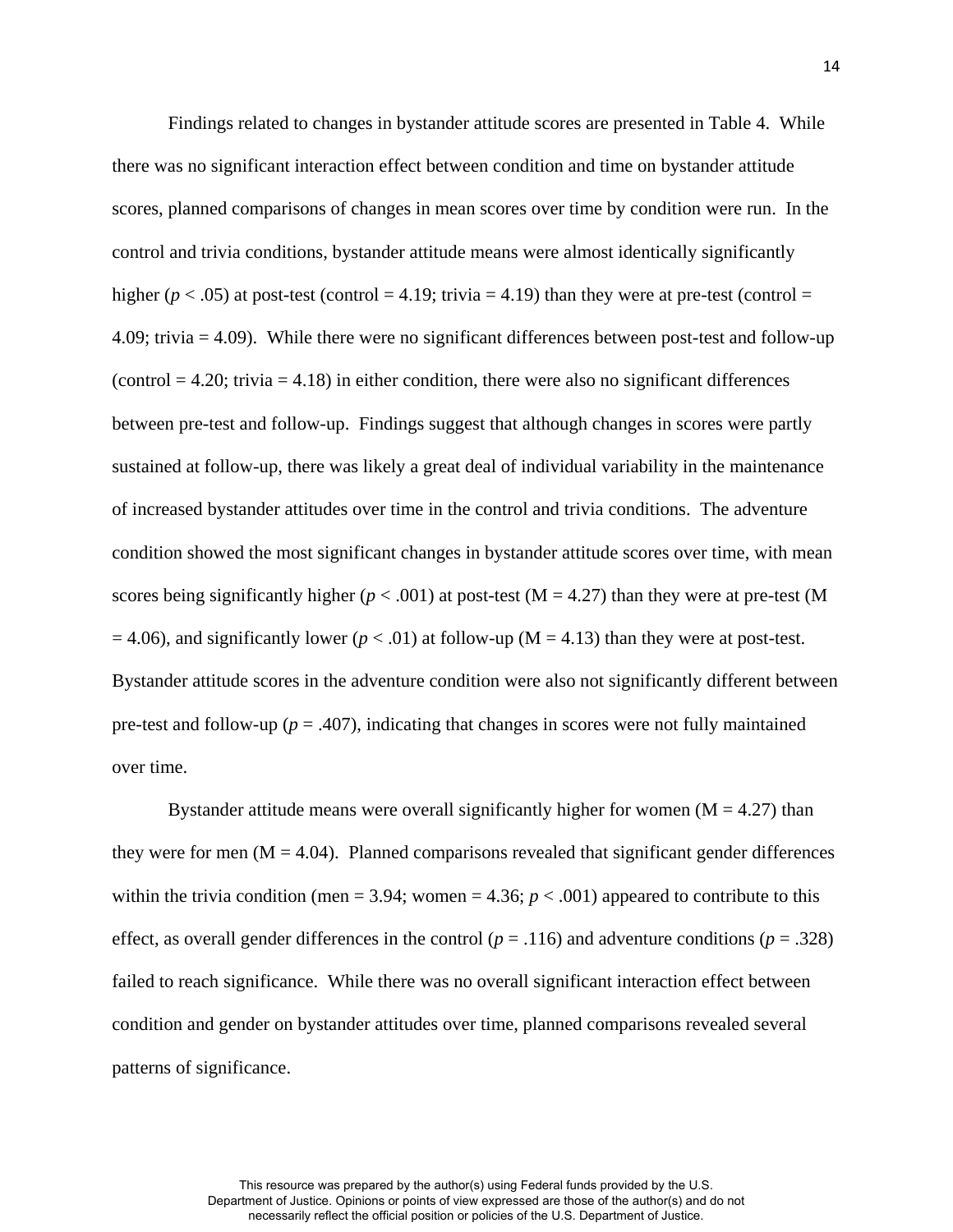In the control condition, only men showed significant changes in bystander attitudes over time, both between the pre- and post-test  $(p < .01)$ , and between the pre-test and follow-up  $(p <$ .05). Men's bystander attitudes were higher at post-test  $(M = 4.13)$  than they were at pre-test (M)  $= 3.95$ ), and there were no significant changes in mean scores from post-test to follow-up (M = 4.13). These differences indicate that men's bystander attitudes within the control condition not only increased, despite receiving no intervention, but were sustained over time. It is possible that these changes represent a mere exposure effect. In contrast, women in the control condition demonstrated no significant differences between pre-test ( $M = 4.23$ ), post-test ( $M = 4.26$ ), and follow-up ( $M = 4.26$ ) measures of bystander attitudes scores.

When analyses were run separately by gender, participating in the trivia condition no longer had any significant effect on bystander attitude scores. While increases in men's scores from pre-test to post-test within the trivia condition were much closer to reaching a level of statistical significance ( $p = .084$ ) than women's scores ( $p = .606$ ), neither men (pre-test = 3.84; post-test = 3.97; follow-up = 4.00) nor women (pre-test = 4.33; post-test = 4.40; follow-up = 4.36) achieved any significant changes in bystander attitudes across the three time points.

In the adventure condition, both men ( $p < .01$ ) and women ( $p < .001$ ) showed significant increases in bystander attitudes from pre-test (men  $=$  4.04; women  $=$  4.08) to post-test (men  $=$ 4.22; women = 4.33). However, while men's bystander attitudes significantly decreased (*p* < .01) from post-test to follow-up ( $M = 4.05$ ), the decrease in women's bystander attitudes at follow-up was not statistically significant ( $M = 4.21$ ;  $p = .141$ ). Although it appears that women's changes in bystander attitudes were more sustained over time than they were for men, there were no significant differences between pre-test and follow-up scores for men  $(p = 1.00)$ nor women ( $p = .196$ ).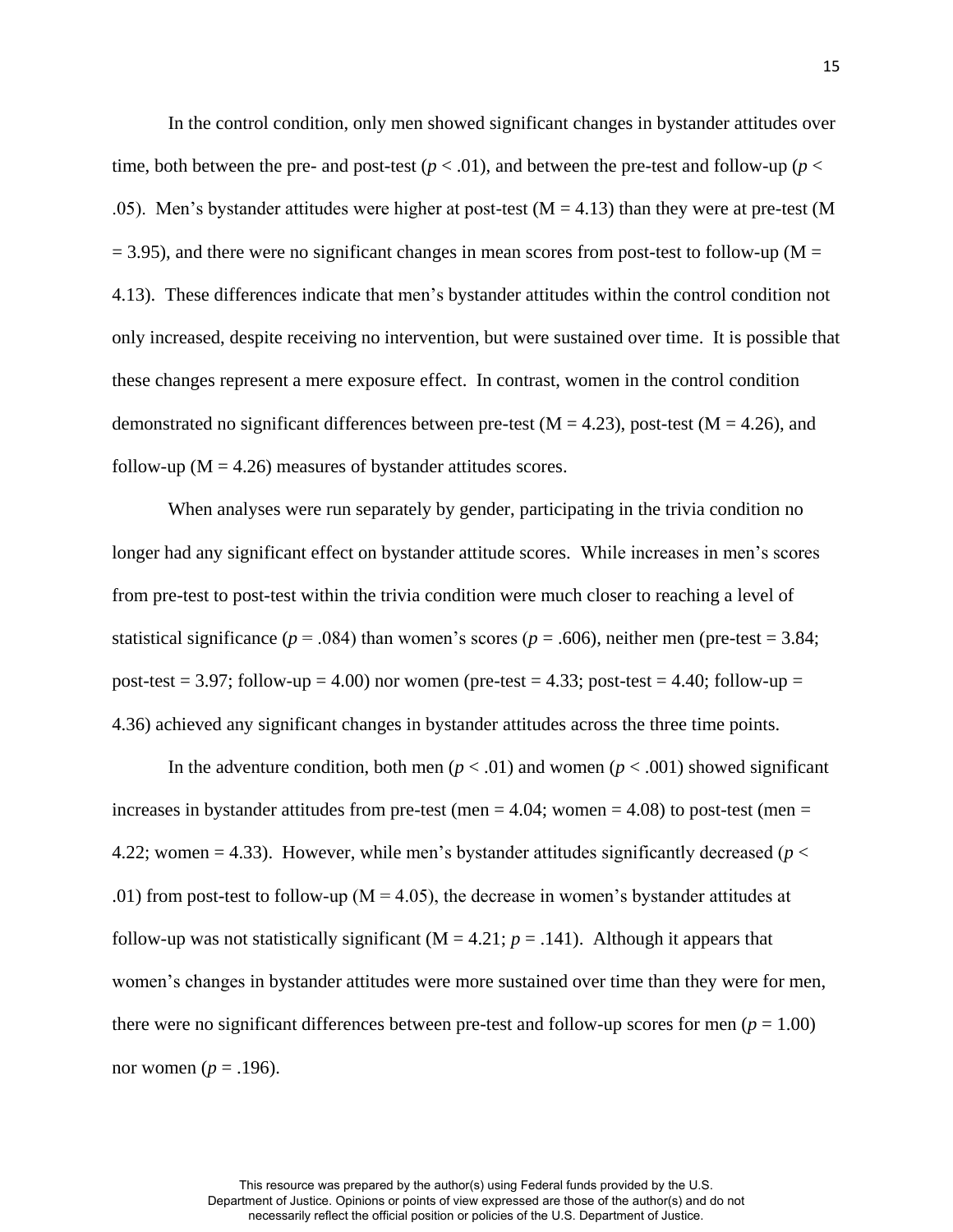# *Bystander Efficacy*

Findings related to changes in bystander efficacy scores are presented in Table 5. While there was no significant interaction effect between condition and time on bystander efficacy scores, planned comparisons of changes in mean scores over time by condition revealed that bystander efficacy means were significantly higher ( $p < .001$ ) at post-test (control = 9.42; trivia = 9.39; adventure  $= 9.41$ ) than they were at pre-test (control  $= 8.96$ ; trivia  $= 8.96$ ; adventure  $=$ 8.74) for all three conditions. Bystander efficacy means were also significantly lower at followup (control  $= 8.88$ ; trivia  $= 8.97$ ; adventure  $= 9.06$ ) than they were at post-test across conditions, though the level of significance for these changes differed by condition (control and trivia conditions  $p < .01$ ; adventure condition  $p < .05$ ). Differences in bystander efficacy scores between pre-test and follow-up failed to reach significance for each condition, indicating that increases in bystander efficacy were not sustained over time.

Planned comparisons were also run to examine bystander efficacy scores by gender. In the control condition, significant changes in bystander efficacy scores for men were only seen from post-test to follow-up ( $p < .05$ ); there was no significant change from pre-test to post-test ( $p$ )  $= .077$ ), though their mean scores did increase (pre-test  $= 9.05$ ; post-test  $= 9.42$ ; follow-up  $=$ 8.81). It is unclear why male participants' bystander efficacy scores significantly decreased at follow-up given that they did not receive an intervention, but it may speak to a social desirability bias related to administration setting. The opposite was true for female participants in the control condition. Women's bystander efficacy scores changed significantly from pre-test to post-test (*p*  $<$  0.01), but not from post-test to follow-up ( $p = 0.086$ ). Despite it being the control condition, women's scores increased from pre-test ( $M = 8.87$ ) to post-test ( $M = 9.42$ ), and were at least somewhat sustained at follow-up ( $M = 8.94$ ). While it's unclear why these increases from pre- to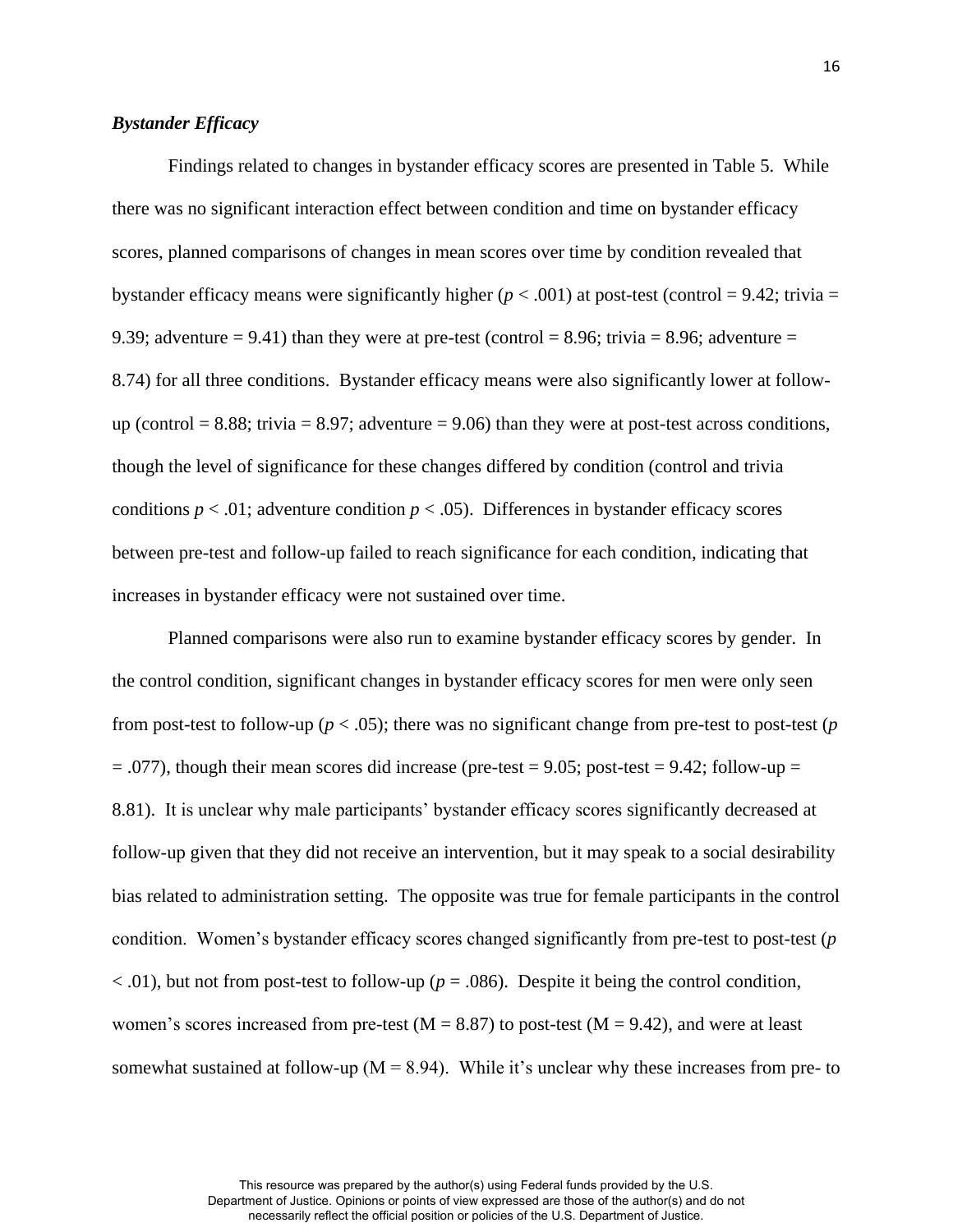post-test occurred for women in the control condition, it's possible that they were the result of a priming effect.

In the trivia condition, both men ( $p < .05$ ) and women ( $p < .01$ ) showed significant changes in bystander efficacy scores from pre-test to post-test, but not from post-test to followup, suggesting that changes were partly sustained over time. Men's scores increased significantly from pre-test ( $M = 8.82$ ) to post-test ( $M = 9.25$ ), and decreased at follow-up ( $M =$ 8.81), though the decrease failed to reach significance  $(p = .125)$ . While women's increases in bystander efficacy scores from pre-test ( $M = 9.08$ ) to post-test ( $M = 9.54$ ) were more significant than men's increases, the decrease in women's scores at follow-up  $(M = 9.13)$  were closer to reaching a level of significance ( $p = .066$ ), suggesting that they were less sustained over time than they were for male participants.

Participants in the adventure condition showed the greatest significant increases in bystander efficacy scores from pre-test to post-test out of the three conditions, regardless of gender  $(p < .001)$ . However, changes in bystander efficacy from post-test to follow-up were only significant for male participants  $(p < .01)$ ; female participants showed no significant statistical changes from post-test to follow-up ( $p = 1.00$ ). Male participants in the adventure condition had bystander efficacy scores that significantly increased from pre-test ( $M = 8.95$ ) to post-test ( $M =$ 9.55), and significantly decreased at follow-up  $(M = 9.01)$ , indicating that the changes were not sustained over time. Conversely, female participants' scores significantly increased from pretest ( $M = 8.52$ ) to post-test ( $M = 9.27$ ), but did not significantly decrease at follow-up ( $M =$ 9.11), indicating that changes were relatively stable over time. In fact, upon examination of each gender assigned to each condition, only females in the adventure condition showed a significant increase in bystander efficacy scores between pre-test and follow-up ( $p < .05$ ).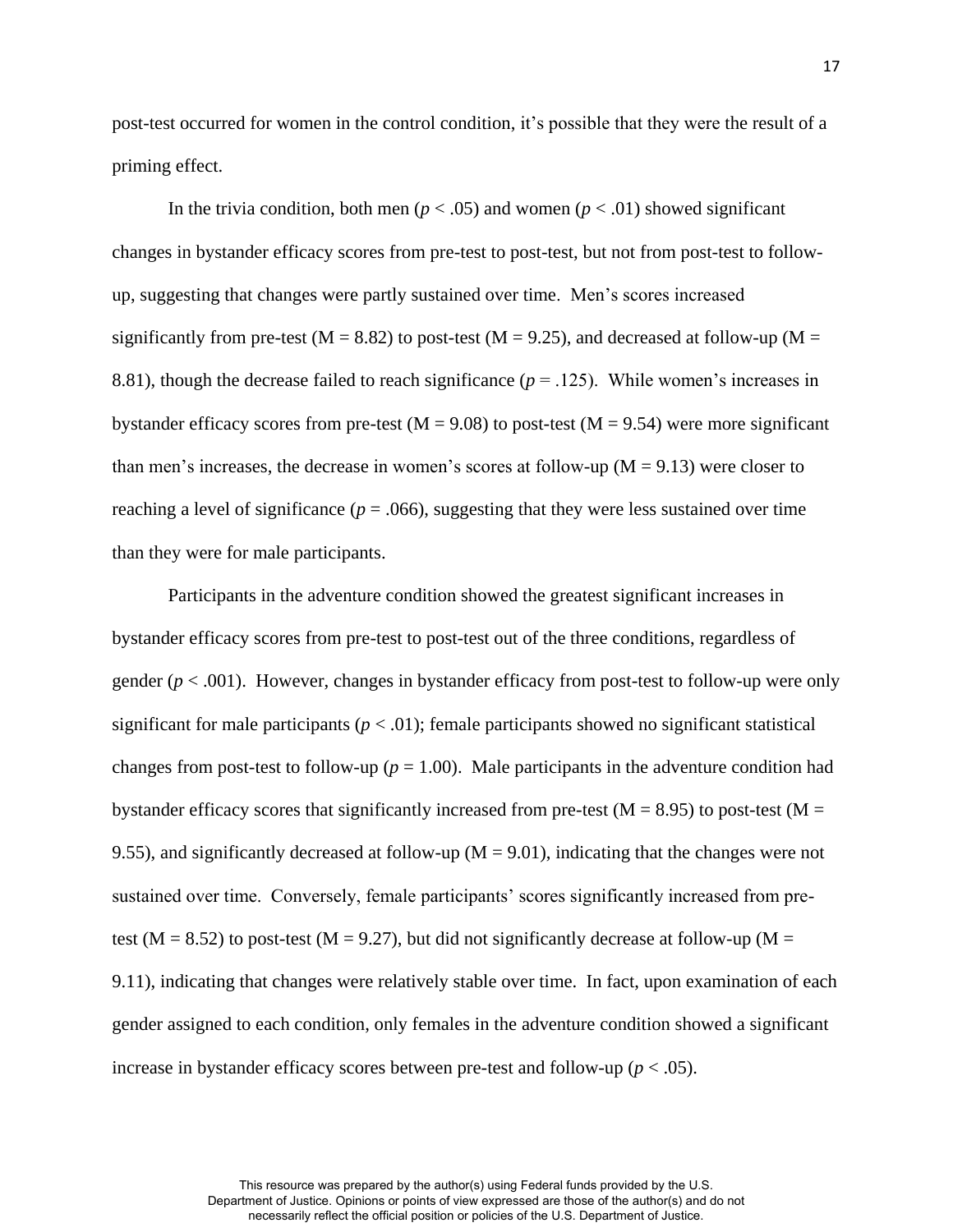## **Implications for Criminal Justice Policy and Practice in the United States**

Findings suggest that trivia and adventure games may increase players' awareness of sexual and relationship violence and stalking and introduce active bystander skills that they can choose to employ later in their everyday lives. However, future research is necessary to further delineate and strengthen these findings. The trivia game, ultimately named *Mindflock*, aimed to accomplish the above goals by presenting relevant facts, statistics, information, and historical examples. The interactive adventure game, named *Ship Happens*, utilized a video game platform that presented college life scenarios and asked players to make decisions that determine how the narrative will unfold. The games were developed by a workgroup of students who were recruited not because of their interest in ending sexual violence, but due to their interest in developing a video game to teach their peers about college social life. The workgroup aimed to make a game that was not just educational, but would be fun and engaging for their peers. This iterative use of the target audience in the development of an educational game is particularly unique to this study and is a method that should be further explored and refined.

The preliminary results from the pilot studies suggest that video games may be a useful platform to deliver information to college students about sexual violence and increase their knowledge about ways to intervene. These findings were demonstrated through some increases in participants' bystander attitudes and bystander efficacy scores at two time points, directly following playing the games and at a 4-week follow-up. However, it is important to note that the patterns of changes over time were not consistent across the two phases of pilot testing. While Phase III showed sustained increases in scores over time, Phase IV suggested that changes are not always sustained in the long-term. Further, while the results of Phase III suggested that games may be a particularly important mechanism to engage men in sexual violence prevention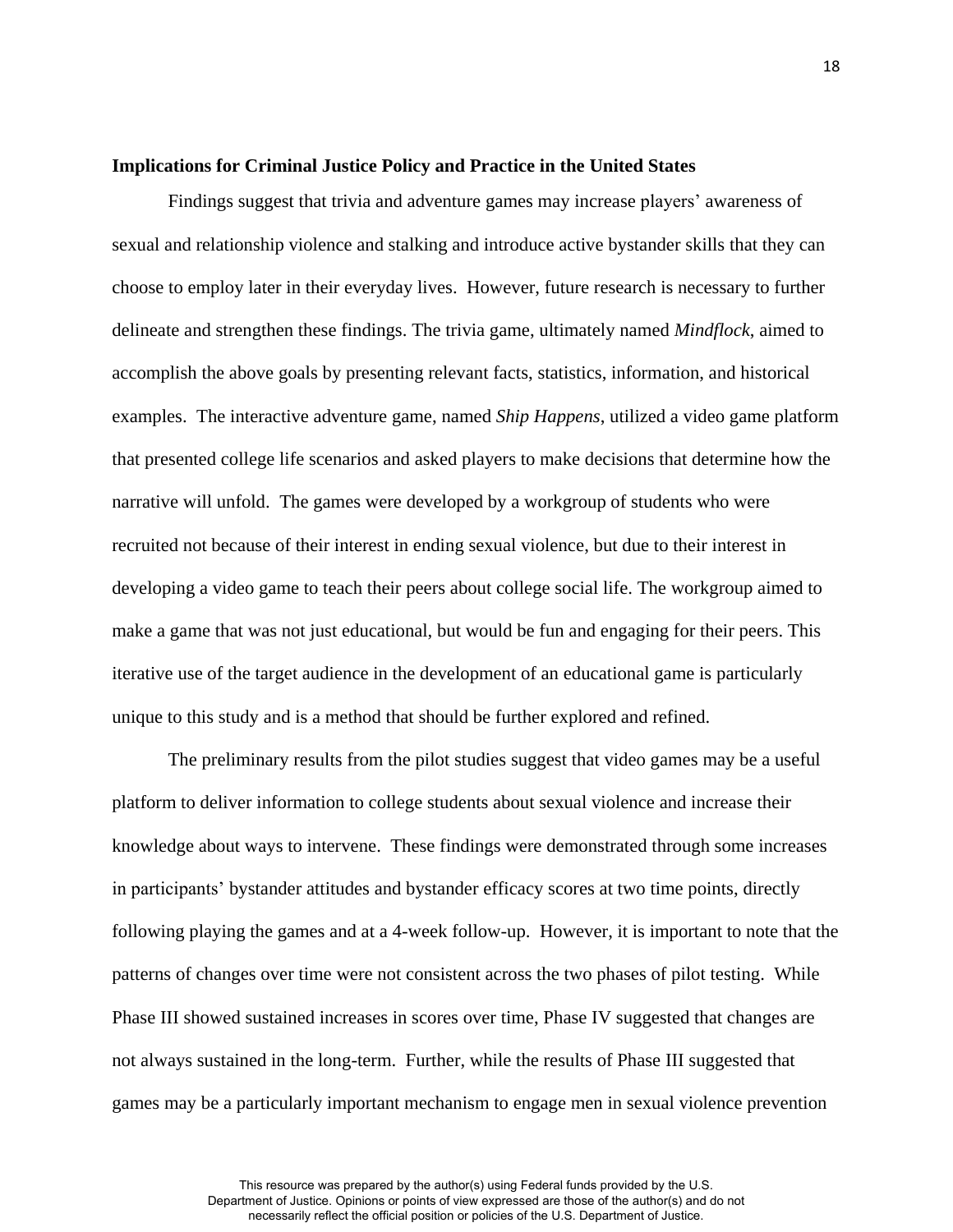and response efforts, findings from Phase IV of the project revealed that games may be just as important for women or there may be a more complex relationship with gender that requires further testing. More research is needed to examine how the impact of these interventions can be made more lasting and to explore how gender may be connected to the successful implementation of games for prevention programming.

To our knowledge, there has been no scientific research to investigate the effectiveness of online sexual and interpersonal violence prevention approaches. The research supported by this grant shows that online educational video games that give first-year undergraduate students an opportunity to learn about sexual violence and practice intervening as a bystander may be one component of a comprehensive prevention plan that makes the best use of available technologies. The findings of this study may be particularly useful to colleges and universities that are seeking creative solutions to meet prevention requirements imposed by Title IX and the Campus SaVE Act, while also appealing to college students' interests and increasing engagement levels during prevention programming. Findings from our research provide academic researchers, health officials, and college administrators with insight into students' reactions to public health messages when they are conveyed using video games, important information for those working to reduce violence on campus.

This research also highlights the challenge in recruiting and engaging students in prevention efforts when these programs are not mandated by the institution. Despite providing students with a \$10 gift card for a one-hour session and the promise of an additional \$20 gift card to complete a 15-minute follow-up survey, it was challenging to recruit students for both pilot studies. Further, in the first pilot study (Phase III), students who were randomly assigned to the condition with both games had lower bystander efficacy scores at posttest time than at pretest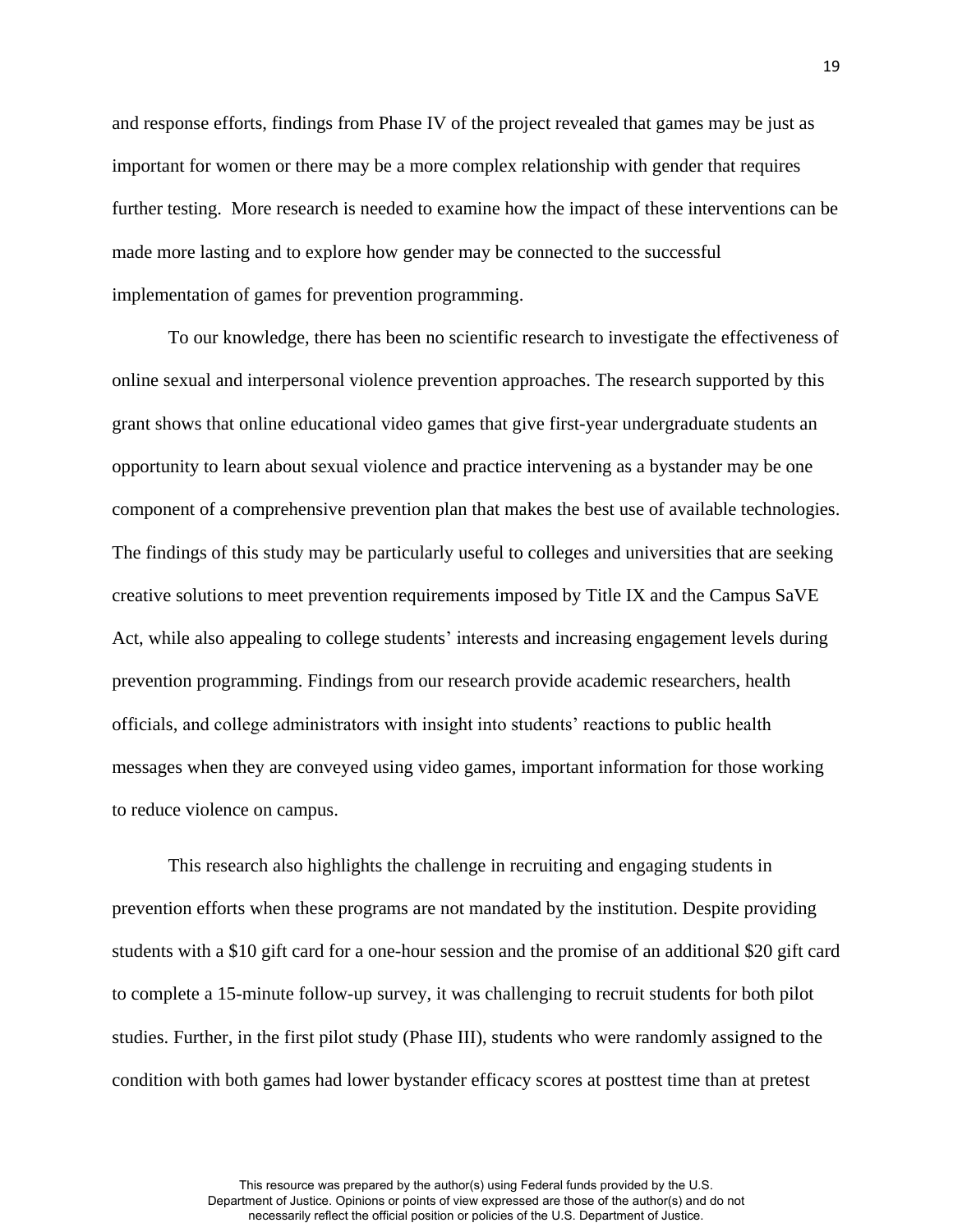time, as a result of their frustration over participating in a longer session than peers who were assigned to a one-game condition. Pilot testing has revealed several opportunities to improve game playability and quality. Moving forward, we will continue to make improvements and assess which aspects of the games are the most effective. In the future, we hope to share new and improved versions of these games with similar institutions across the United States to reduce violence and improve campus safety.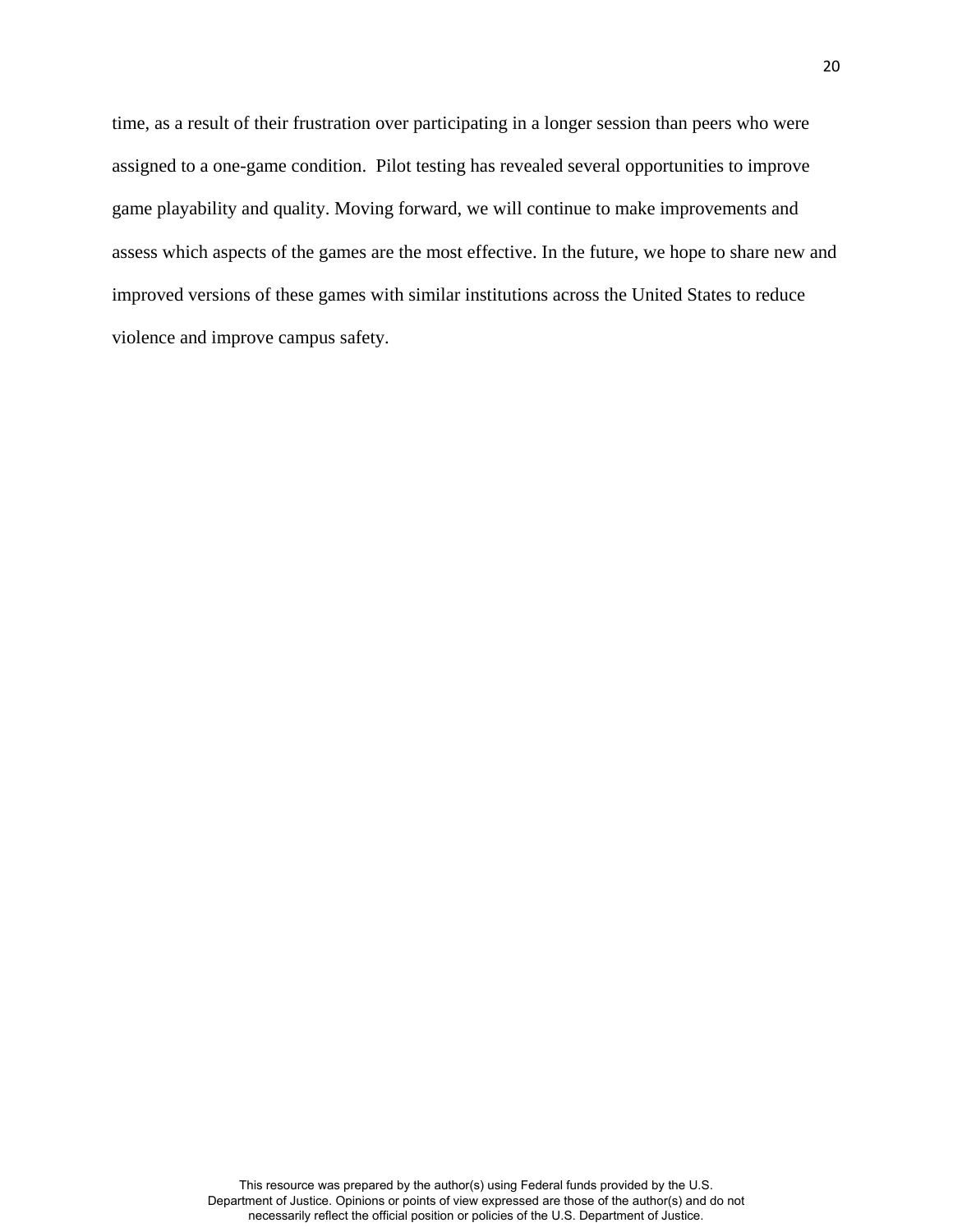## References

- 1. Fisher BS, Cullen FT, Turner MG. *The Sexual Victimization of College Women*. Washington, D.C.: Bureau of Justice Statistics, National Institute of Justice; 2000. https://www.ncjrs.gov/pdffiles1/nij/182369.pdf.
- 2. Krebs CP, Lindquist CH, Warner TD, Fisher BS, Martin SL. *Campus Sexual Assault (CSA) Study*. Washington, D.C.; 2007.
- 3. Banyard VL, Ward S, Cohn ES, Plante EG, Moorhead C, Walsh W. Unwanted sexual contact on campus: A comparison of women's and men's experiences. *Violence Vict*. 2007;22(1):52-70.
- 4. Wantland DJ, Portillo CJ, Holzemer WL, Slaughter R, McGhee EM. The effectiveness of web-based vs. non-web-based interventions: A meta-analysis of behavioral change outcomes. *J Med Internet Res*. 2004;6.
- 5. Lightfoot M, Comulada S, Stover G. Computerized HIV prevention intervention for adolescents: Indications of efficacy. *Am J Public Health*. 2006;96:10-13.
- 6. Skiba DJ. Nursing Education Perspectives. *Games Health J*. 2008;29(4):230-232.
- 7. Card JJ, Kuhn T, Solomon J, Benner TA, Wingood GM, DiClemente RJ. Translating an effective group-based HIV prevention program to a program delivered primarily by a computer: Methods and outcomes. *AIDS Educ Prev*. 2011;23(2):159-174.
- 8. McMahon, S. Rape myth beliefs and bystander attitudes among incoming college students. *J Am Coll Health.* 2010;59(1):3-11. doi:10.1080/07448481.2010.483715
- 9. Cares AC, Banyard VL, Moynihan MM, Williams LM, Potter SJ, Stapleton JG. Changing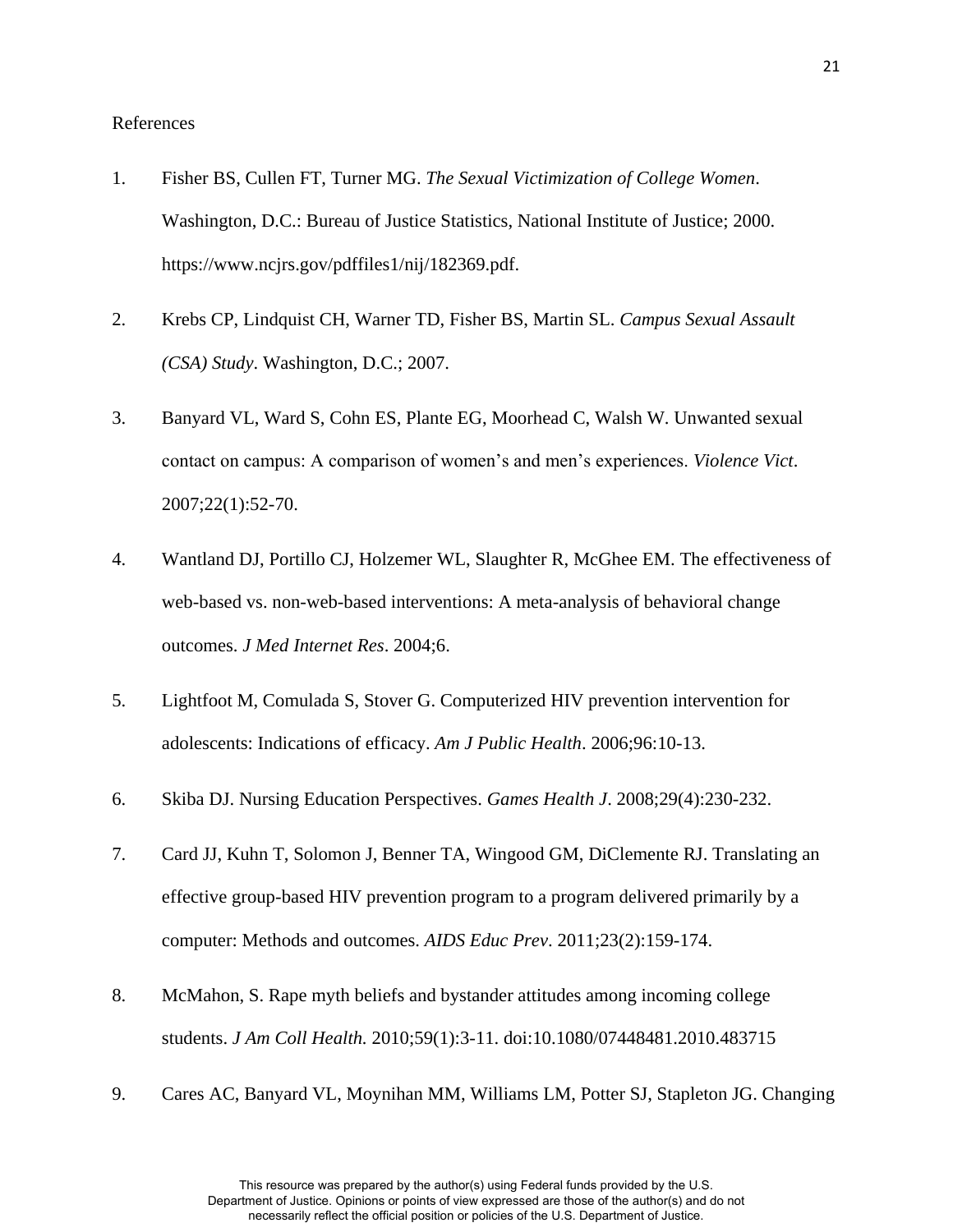attitudes about being a bystander to violence: Translating an in-person sexual violence prevention program to a new campus. *Violence Against Women*. 2014;21(2):165-187. doi:10.1177/1077801214564681

- 10. Foubert JD, Bridges AJ. Predicting Bystander Efficacy and Willingness to Intervene in College Men and Women: The Role of Exposure to Varying Levels of Violence in Pornography. *Violence Against Women*. 2016. doi:10.1177/1077801216648793
- 11. Potter S, Flanagan M, Seidman M, Stapleton J. Video Games as a Mechanism for Teaching College Students Bystander Behaviors. *Games Health J*. In press, accepted for publication .
- 12. Banyard V, Moynihan M, Cares A, Warner B. How do we know if it works? Measuring outcomes in bystander-focused abuse prevention on campuses. *Psychol Violence*. 2014;4(1):101-115.
- 13. Koss MP, Gidycz CA, Wisniewski N. The scope of rape: Incidence and prevalence of sexual aggression and victimization in a national sample of higher education students. *J Consult Clin Psychol*. 1987;55:162-170.
- 14. Koss MP, Abbey A, Campbell R, et al. *The Sexual Experiences Short Form Perpetration (SES-SFP)*. Tucson, AZ; 2006.
- 15. Koss MP, Abbey A, Campbell R, et al. *The Sexual Experiences Short Form Victimization (SES-SFV)*. Tucson, AZ; 2006.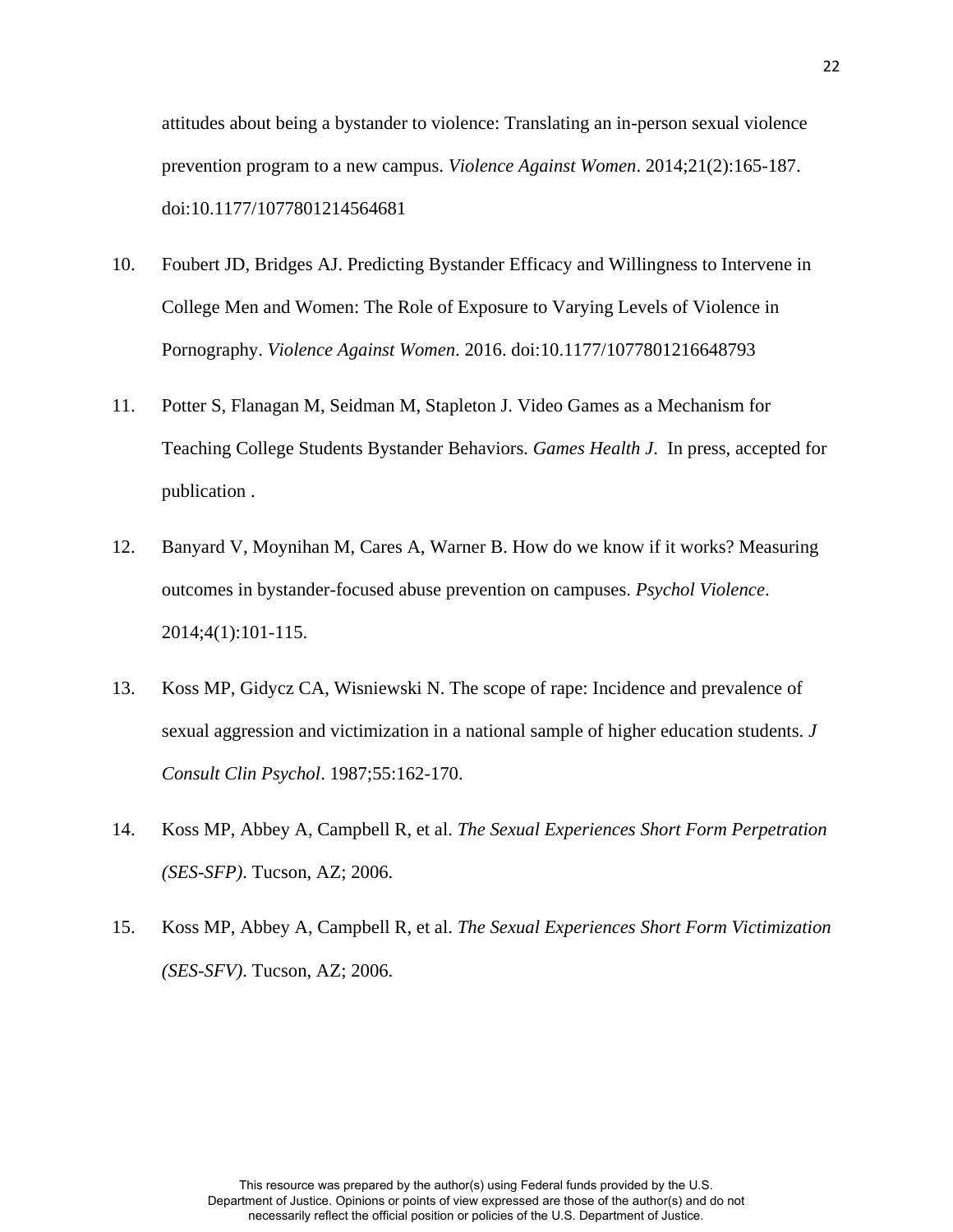## **Table 1**

| <b>Condition</b>              | <b>Bystander Attitudes</b> |     |       | <b>Bystander Efficacy</b> |     |       |
|-------------------------------|----------------------------|-----|-------|---------------------------|-----|-------|
|                               | <b>Overall</b>             | Men | Women | Overall                   | Men | Women |
| Control                       |                            |     |       |                           |     |       |
| Pre-Test                      | 4.0                        | 3.7 | 4.2   | 8.9                       | 8.6 | 9.2   |
| Post-Test                     | 4.1                        | 3.9 | 4.3   | 9.3                       | 9.0 | 9.6   |
| Follow-Up                     | 3.9                        | 3.6 | 4.2   | 9.0                       | 8.3 | 9.5   |
| Trivia                        |                            |     |       |                           |     |       |
| Pre-Test                      | <b>3.9</b>                 | 3.9 | 4.0   | 9.0                       | 8.9 | 9.1   |
| Post-Test                     | 4.1                        | 4.0 | 4.2   | 9.2                       | 9.2 | 9.2   |
| Follow-Up                     | 4.1                        | 3.9 | 4.2   | 9.3                       | 9.2 | 9.3   |
| Adventure                     |                            |     |       |                           |     |       |
| Pre-Test                      | 4.1                        | 3.9 | 4.2   | 9.1                       | 8.9 | 9.2   |
| Post-Test                     | 4.3                        | 4.1 | 4.4   | 9.7                       | 9.5 | 9.9   |
| Follow-Up                     | 4.3                        | 4.2 | 4.4   | 9.3                       | 9.1 | 9.4   |
| <b>Both Games</b><br>Pre-Test | <b>3.8</b>                 | 3.8 | 3.8   | 8.9                       | 8.9 | 9.0   |

*Phase III Mean Composite Scores for Bystander Attitudes & Efficacy Outcomes*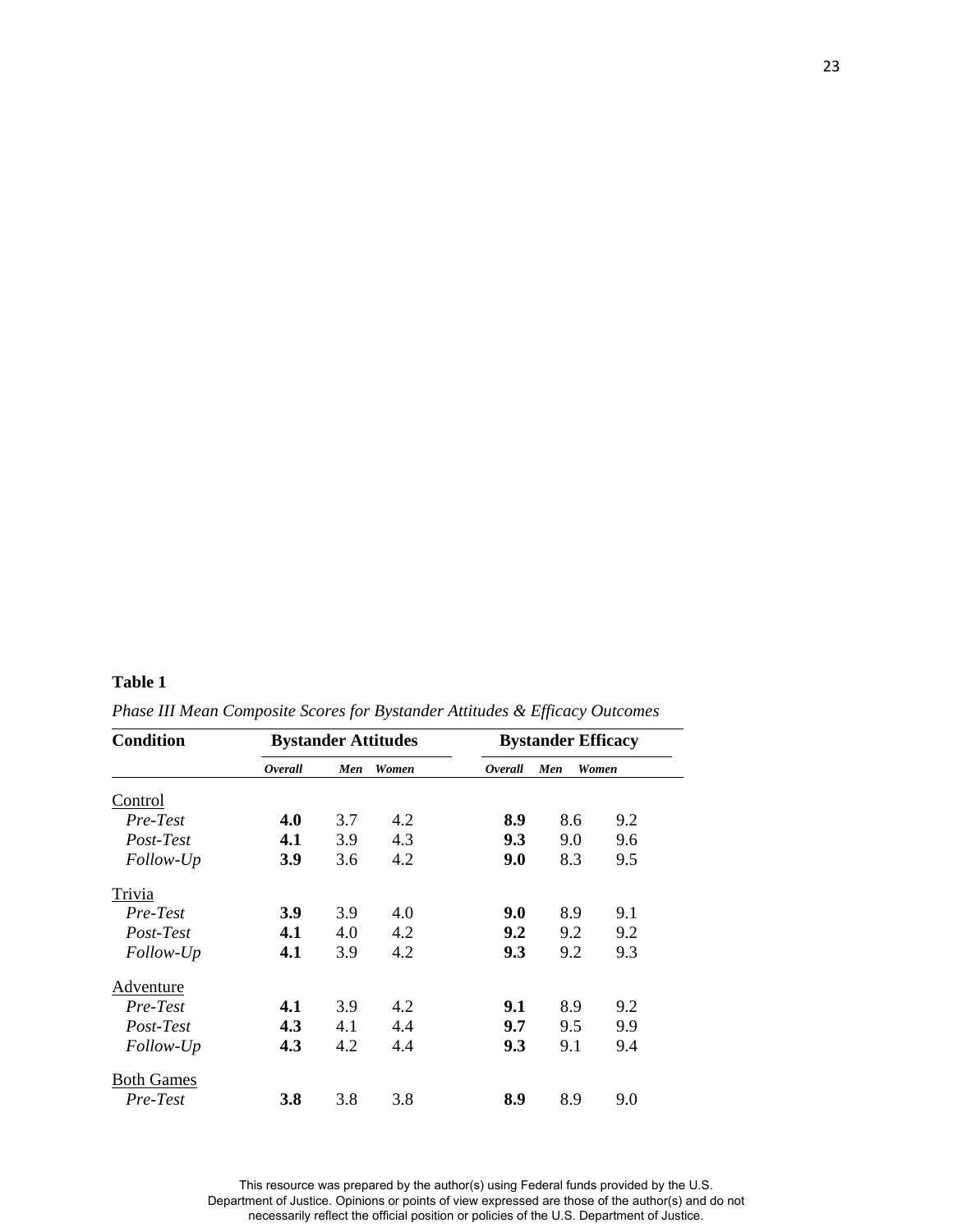| Post-Test<br>4.1 $4.0$ $4.1$<br><i>Follow-Up</i><br>3.8 3.6 3.9 | <b>9.2</b> 9.0 9.5<br>8.1 8.1 8.1 |  |
|-----------------------------------------------------------------|-----------------------------------|--|
|-----------------------------------------------------------------|-----------------------------------|--|

# **Table 2**

*Phase III Mean Differences for both Bystander Outcome Variables over Time* 

| <b>Condition</b>  | <b>Attitudes</b>                |                                 | <b>Efficacy</b>                 |                                 |  |
|-------------------|---------------------------------|---------------------------------|---------------------------------|---------------------------------|--|
| <b>Gender</b>     | <b>Pre-Test to</b><br>Post-Test | <b>Pre-Test to</b><br>Follow-Up | <b>Pre-Test to</b><br>Post-Test | <b>Pre-Test to</b><br>Follow-Up |  |
| <b>Control</b>    | $-0.1$                          | 0.1                             | $-0.4$                          | $-0.1$                          |  |
| Men               | $-0.2$                          | 0.1                             | $-0.4$                          | 0.3                             |  |
| Women             | $-0.1$                          | 0.0                             | $-0.4$                          | $-0.3$                          |  |
| Trivia            | $-0.2$                          | $-0.2$                          | $-0.2$                          | $-0.3$                          |  |
| Men               | $-0.1$                          | $0.0*$                          | $-0.3$                          | $-0.3**$                        |  |
| Women             | $-0.2$                          | $-0.2$                          | $-0.1*$                         | $-0.2$                          |  |
| <b>Adventure</b>  | $-0.2$                          | $-0.2**$                        | $-0.6$                          | $-0.2$                          |  |
| Men               | $-0.2$                          | $-0.3***$                       | $-0.6$                          | $-0.2*$                         |  |
| Women             | $-0.2$                          | $-0.2$                          | $-0.7$                          | $-0.2$                          |  |
| <b>Both Games</b> | $-0.3$                          | 0.0                             | $-0.3$                          | $0.8**$                         |  |
| Men               | $-0.2$                          | 0.2                             | $-0.1$                          | 0.8                             |  |
| Women             | $-0.3$                          | $-0.1*$                         | $-0.5$                          | $0.9**$                         |  |

*\*\*\* p < .001, \*\* p < .01, \* p < .05* 

# **Table 3**

*Phase IV Mean Composite Scores for Bystander Attitudes & Efficacy Outcomes*

| <b>Condition</b> | <b>Bystander Attitudes</b> |      |              | <b>Bystander Efficacy</b> |            |              |
|------------------|----------------------------|------|--------------|---------------------------|------------|--------------|
|                  | Overall Men                |      | <b>Women</b> | <i>Overall</i>            | <b>Men</b> | <b>Women</b> |
| Control          |                            |      |              |                           |            |              |
| Pre-Test         | 4.09                       | 3.95 | 4.23         | 8.96                      | 9.05       | 8.87         |
| Post-Test        | 4.19                       | 4.13 | 4.26         | 9.42                      | 9.42       | 9.42         |
| Follow-Up        | 4.20                       | 4.13 | 4.26         | 8.88                      | 8.81       | 8.94         |
| Trivia           |                            |      |              |                           |            |              |
| Pre-Test         | 4.09                       | 3.84 | 4.33         | 8.95                      | 8.82       | 9.08         |
| Post-Test        | 4.19                       | 3.97 | 4.40         | 9.39                      | 9.25       | 9.54         |
| Follow-Up        | 4.18                       | 4.00 | 4.36         | 8.97                      | 8.81       | 9.13         |

# **Adventure**